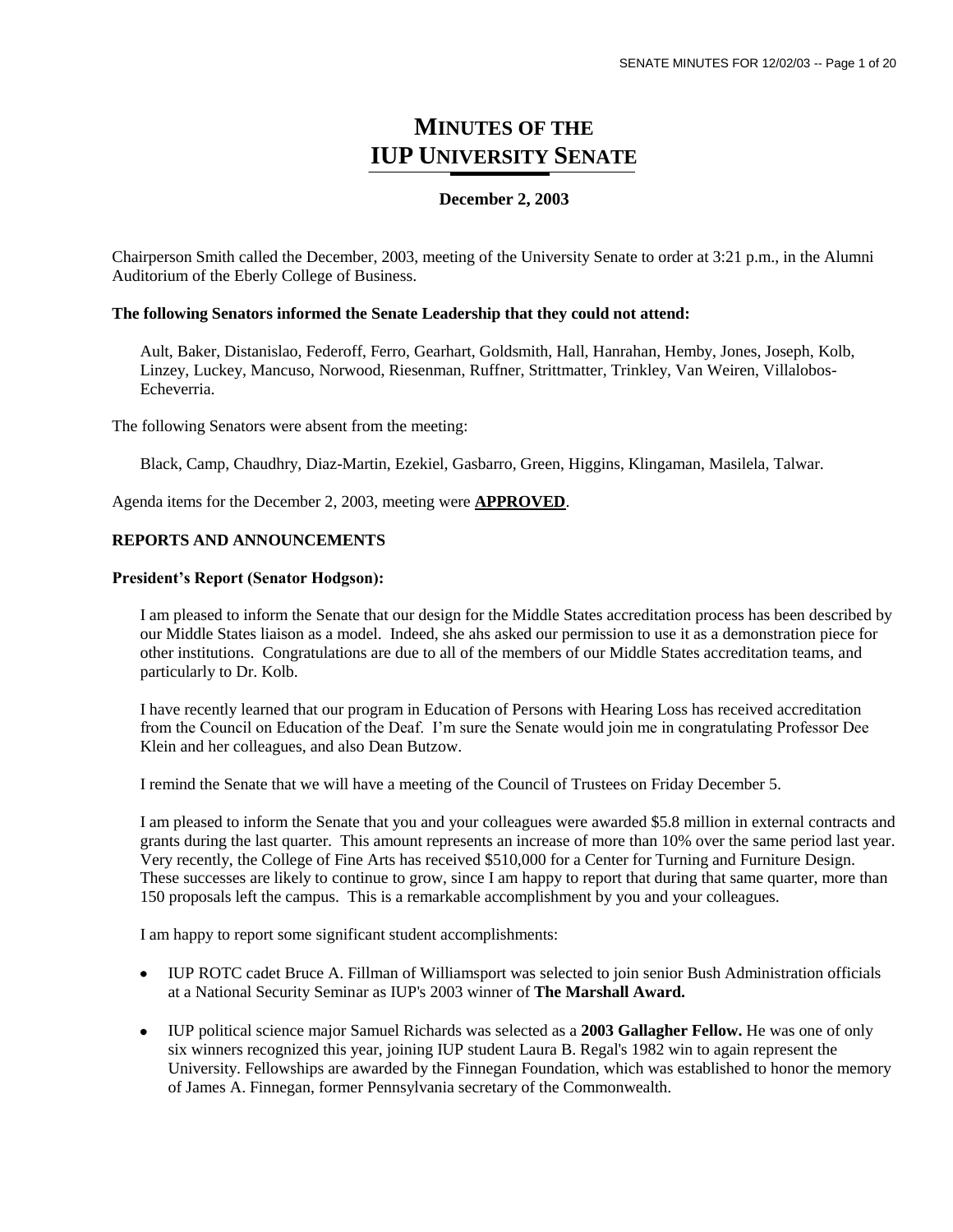Eben Henderson, has been selected as a 2003 **Coro Fellow for the Coro Community Problem-Solving Fellowship** program. Coro Centers throughout the US, founded in 1942 to address a need for post graduate training in the area of leadership, offer participants in its training programs hands-on training that empowers them to make meaningful contributions to society.

## **Provost's Report (Senator Staszkiewicz):**

Like most of you, the realization has hit me that I have six weeks of work to fit into the two weeks remaining for the fall semester. Anticipation of the semester break is wonderful - if we can survive the hectic pace we'll all be going through until commencement.

There has been less "high visibility" activity taking place this semester - although "behind the scenes" activity is everywhere. The Middle States subgroups, the University Planning Council, the Academic Council, the Senate and its committees as well as departmental and college work has each remained active as we try more fully to adhere to principles of shared governance. To those of you who have participated in any of these activities, I thank you as we end another semester. On a more "high visibility" front, the negotiations between the State System and State APSCUF do continue with meeting scheduled in Harrisburg for December 12 and December 18-19. It would be a wonderful holiday present for each of us if we could reach closure on this soon. In the meantime, I continue to be impressed with the professionalism of the IUP faculty, staff and students for putting up with all the ambiguity these negotiations create.

While the work of the UWUCC seems tame compared to last year, they and the UWGC have been busy. I'm impressed with the way both these committees have been sending out minutes and keeping people informed. There appears to be a genuine spirit of trying to make our approaches more efficient and effective. We must also challenge our non-senate members of department and college curriculum committees to take the time to carefully review proposals. If we can work at this from both directions, I'm confident we can have a fast, efficient and effective curriculum approval process. In addition to our ongoing process of curriculum review and revision and in addition to our efforts to re-invent liberal studies, we still need to follow up on President Hodgson's challenge to incorporate certificates into degree programs, we need to prepare our case to the System Office for exceptions to the 120 rule, we need to make sure our internal procedures coincide with System-level expectations so we do not create any bottlenecks once curriculum passes our internal peer-review process, and we need to review with our Council of Trustees which academic decisions need to go to them for approval and which only go to them for information. I mention this because I understand that IUP is the only institution that takes discrete courses to the Trustees for their approval.

I hope each of you survives the remainder of the semester and that you each have an opportunity to get away and relax over the holidays.

### **Chairperson's Report (Senator Smith):**

Many thanks to all of the Senate Committee Chairs, to President Hodgson and to Provost Staszkiewicz for attending the luncheon meeting we recently held. It was a useful time of discussion and of coordination.

Additionally, Senators are encouraged to contact me with any information that you would like to have posted on the Senate Website.

Have a great break, and see you next semester.

### **Vice Chairperson's Report (Senator Aion)**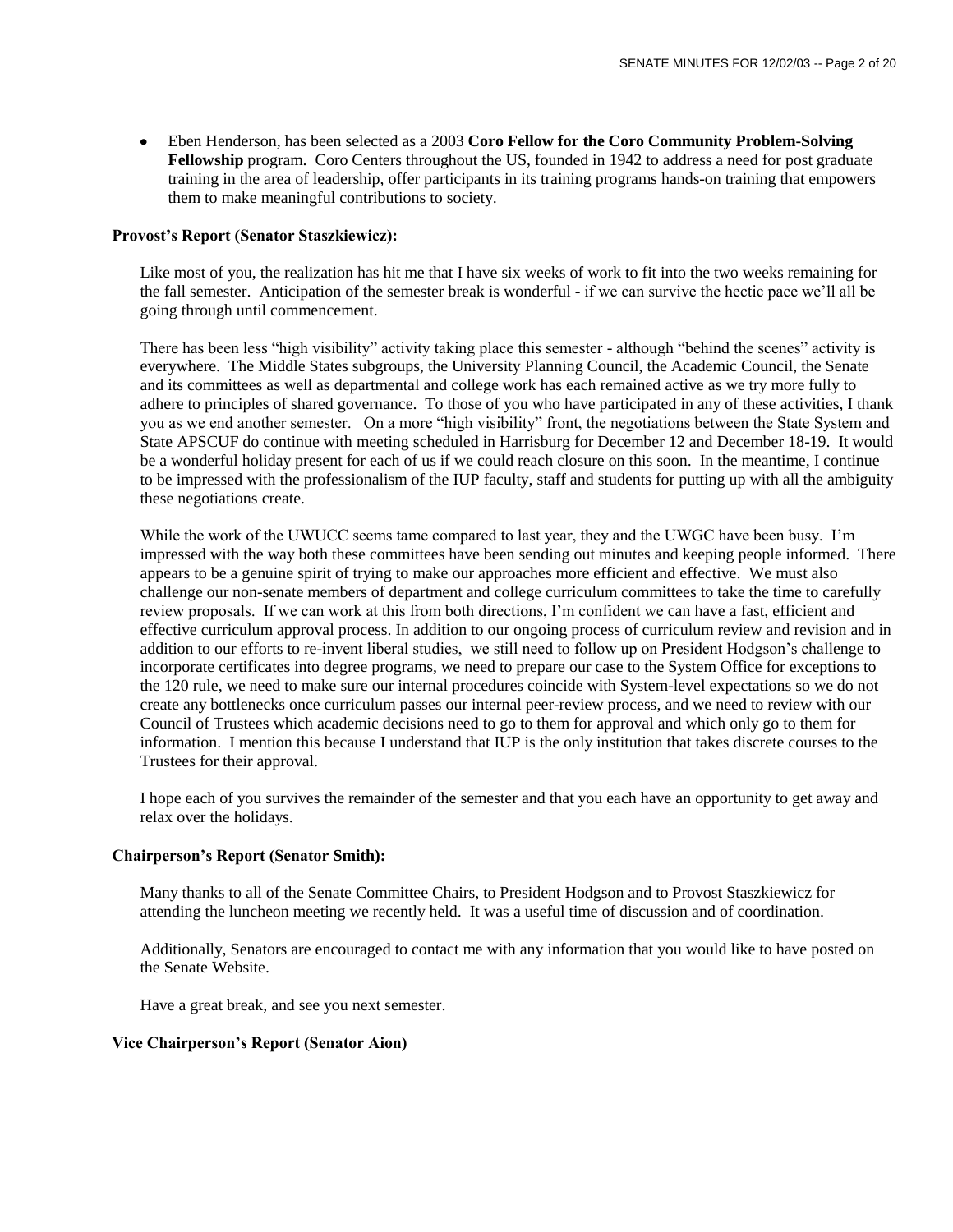Senator Aion reported that student leaders from IUP traveled to Mansfield to meet with other student leaders from across the State System for a productive time of workshops and to continue work on their yearly project. This year's project is to examine and make recommendations for the First Year Student Experience.

Senator Aion also urged both faculty and student members of the Senate to recruit additional student senators.

## **STANDING COMMITTEE REPORTS**

#### **Rules Committee (Chair Broad):**

No report.

#### **University-Wide Graduate Committee (Co-chairs LaPorte and Chambers):**

Senator Chambers announced that the Graduate Committee has adopted a standardized process of review of proposals for offering Special Topics courses more than three times.

#### **Library and Education Services Committee (Chair Johnson):**

No report.

### **Noncredit Committee (Chair Karimi):**

No report.

#### **Research Committee (Chair Guth):**

See Appendix A, page 4.

### **Student Affairs Committee (Chair Hall):**

No report.

### **University Development and Finance Committee (Chair Domaracki):**

No report.

### **Academic Committee (Chair Andrew):**

See Appendix B, page 5.

### **Awards Committee (Chair Jackson):**

No report.

### **University-wide Undergraduate Curriculum Committee (Co-chairs Sechrist and Numan):**

See Appendix C, pages 7-20.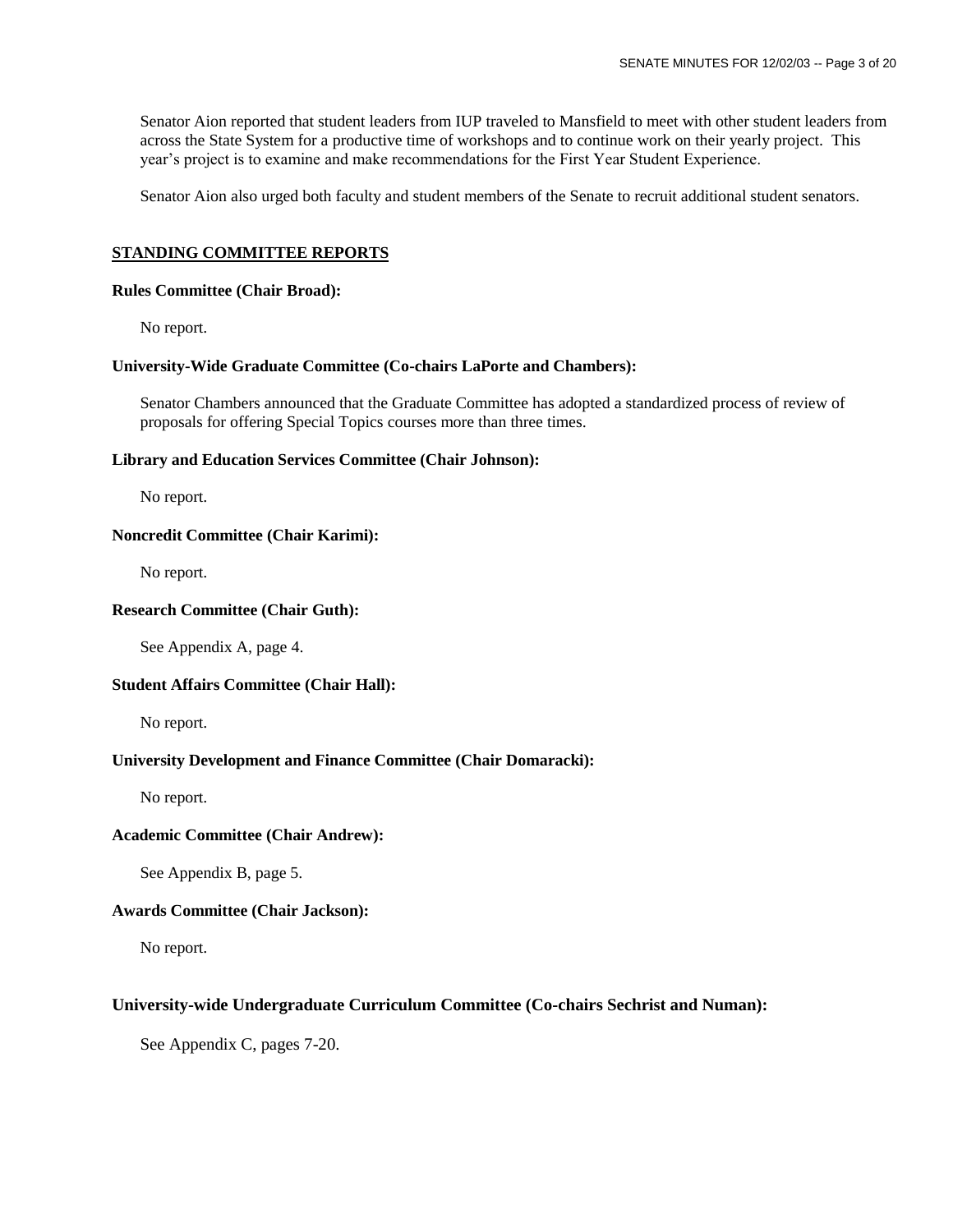## **APPENDIX A: University Senate Research Committee (USRC) Report** Submitted by Lorraine J. Guth

## **FOR INFORMATION:**

The USRC met on November 11, 2003 and reviewed proposals. The committee awarded \$4,500 in grants to the following individuals:

- Prashanth Nagendra Bharadwaj received \$1,500 to present the paper "Strategies to Enhance E-commerce" in Rural Areas" at the Third International Conference on Electronic Business in Singapore.
- Ramesh G. Soni received \$1,500 to present the paper "Assessment and Strategies for Enhancing Ecommerce in Rural Pennsylvania" at the Fifth International Conference on Learning Beyond Borders in the WTO Regime in New Delhi, India.
- Devki N. Talwar received \$1,500 to present the paper "Effects of Composition on the Far Infrared Reflectivity and Raman Scattering in N-type  $Al_xGa_{1-x}As$  Layers and GaAs/AlGaAs Superlattices" at the International Conference on Communication, Device and Intelligence Systems in Kolkata and to present the paper "Modeling and Simulation of Lattice Dynamical Properties on Cubic Silicon Carbide and Explanation of Phonon-assisted Raman and Photoluminescence Experimental Features" at the International Conference on Materials for Advanced Technologies in Singapore.

The next USRC meeting will be on December 9, 2003 at 3:15 p.m. in 317 Clark Hall.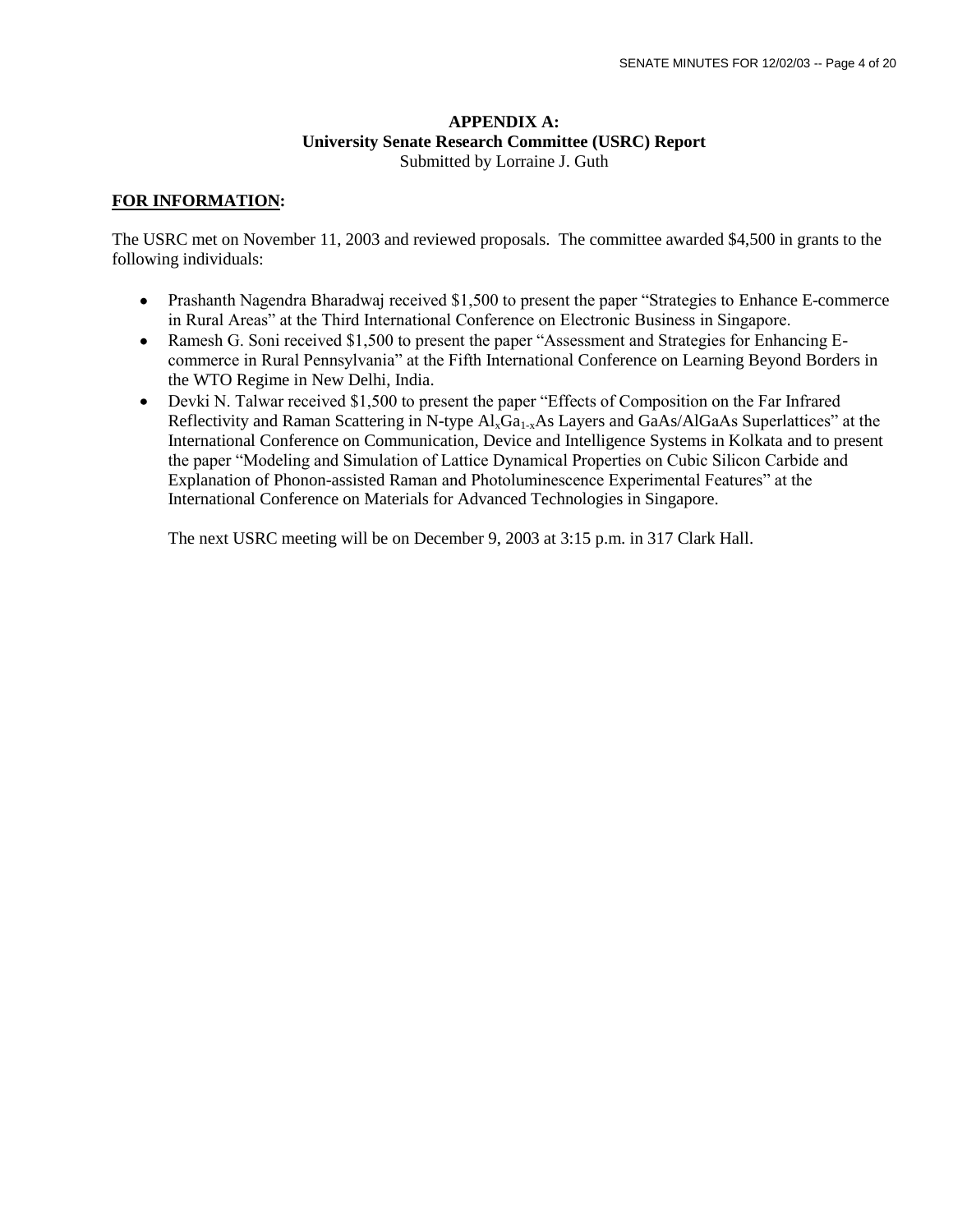# **Academic Committee Chair Andrew**

## **FOR INFORMATION**:

The following change in language has been made to IUP Student Grade Appeal Policy.

Under Grade Review Policy

1. Discrimination: On the basis of race, religion, national origin, sex, age, ancestry, handicapped status<del>, affectional or lifestyle</del> preference, **gender identity, sexual orientation,** or political affiliation.

## **FOR ACTION**:

## **PASSED**

The Academic Committee moves the following change in the Undergraduate Attendance Policy. The additional guideline protects students who have enrolled in a class during the regular drop-add period.

Undergraduate Course Attendance Policy The university expects all students to attend class

Individual faculty members may define attendance standards appropriate to each course and the consequences of not meeting those standards within the following guidelines

1. Each policy must be distributed in writing during the first week of a course. Normally, it is expected that the information dealing with class attendance standards will be distributed with the Semester Course Syllabus.

2. Each policy must recognize students' need to miss class because of illness or personal emergency.

3. Each policy must define some limited level of allowable absence, normally at least a number of clock hours equal to course credits.

4. **Each policy must not penalize students who add the class during regular or specified university dropadd period and must allow those students to make-up work missed prior to adding the class.**

### **FOR ACTION**:

The Academic Committee recommends the following faculty for Emeritus status.

| Philosophy                            | 27 years   |
|---------------------------------------|------------|
| <b>Industrial and Labor Relations</b> | 17 years   |
|                                       | 34 years   |
| Sociology                             | 18 years   |
| Professional Studies in Ed            | 37 years   |
| English                               | 34 years   |
| Physics                               | 36.5 years |
| Music                                 | 37 years   |
|                                       | Psychology |

### **PASSED**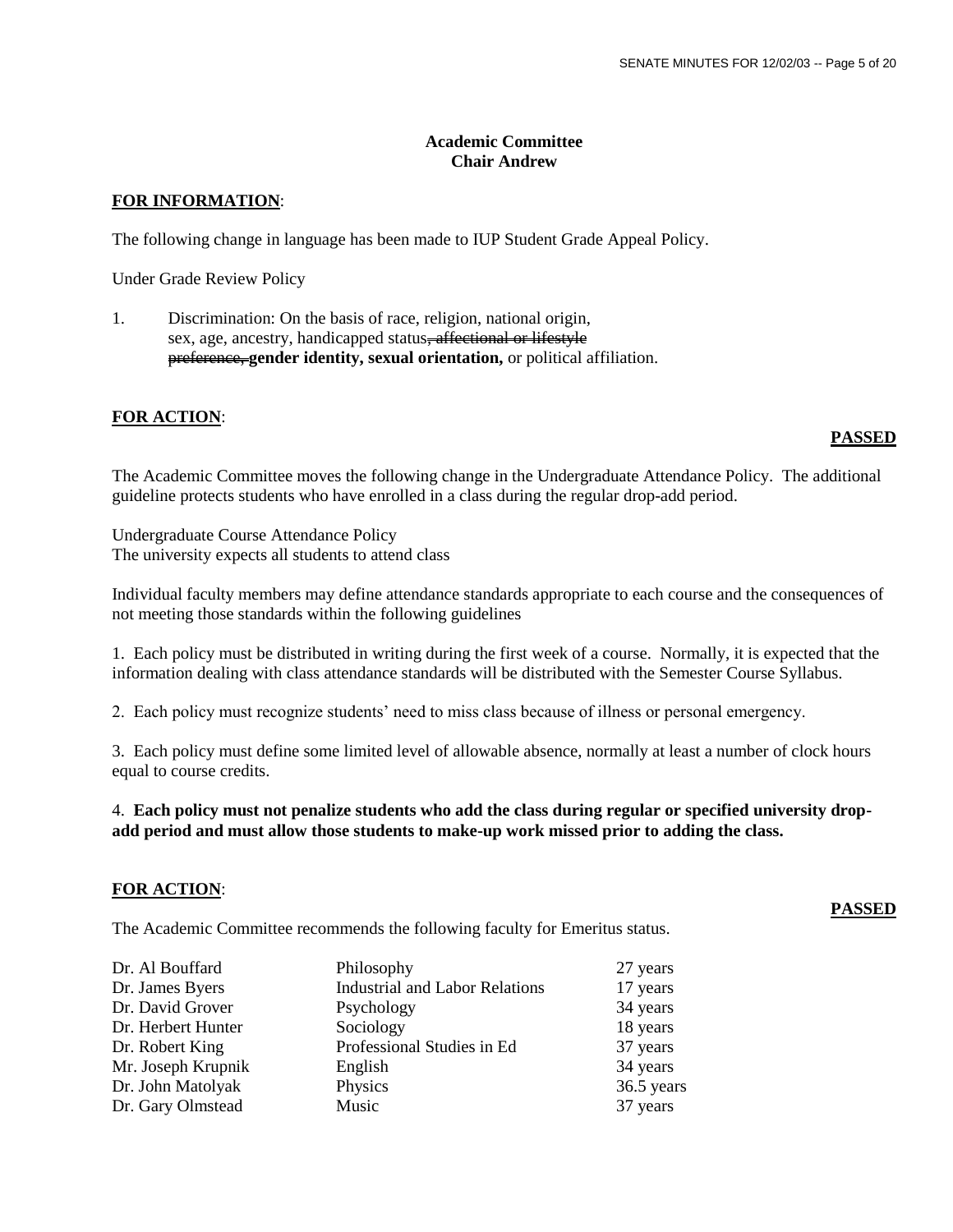| Dr. John Quirk     | Ed and School Psych | 30 years |
|--------------------|---------------------|----------|
| Ms Clarice Reber   | Special Ed.         | 31 Years |
| Dr. James Reber    | Math                | 32 years |
| Ms. Rosaly Roffman | English             | 37 years |
| Mr. Ronald Steiner | Library             | 33 years |
| Ms. Connie Sutton  | Geoscience          | 35 years |
| Dr. Dennis Whitson | Physics             | 34 years |
| Dr. John Worzbyt   | Counseling          | 31 years |
|                    |                     |          |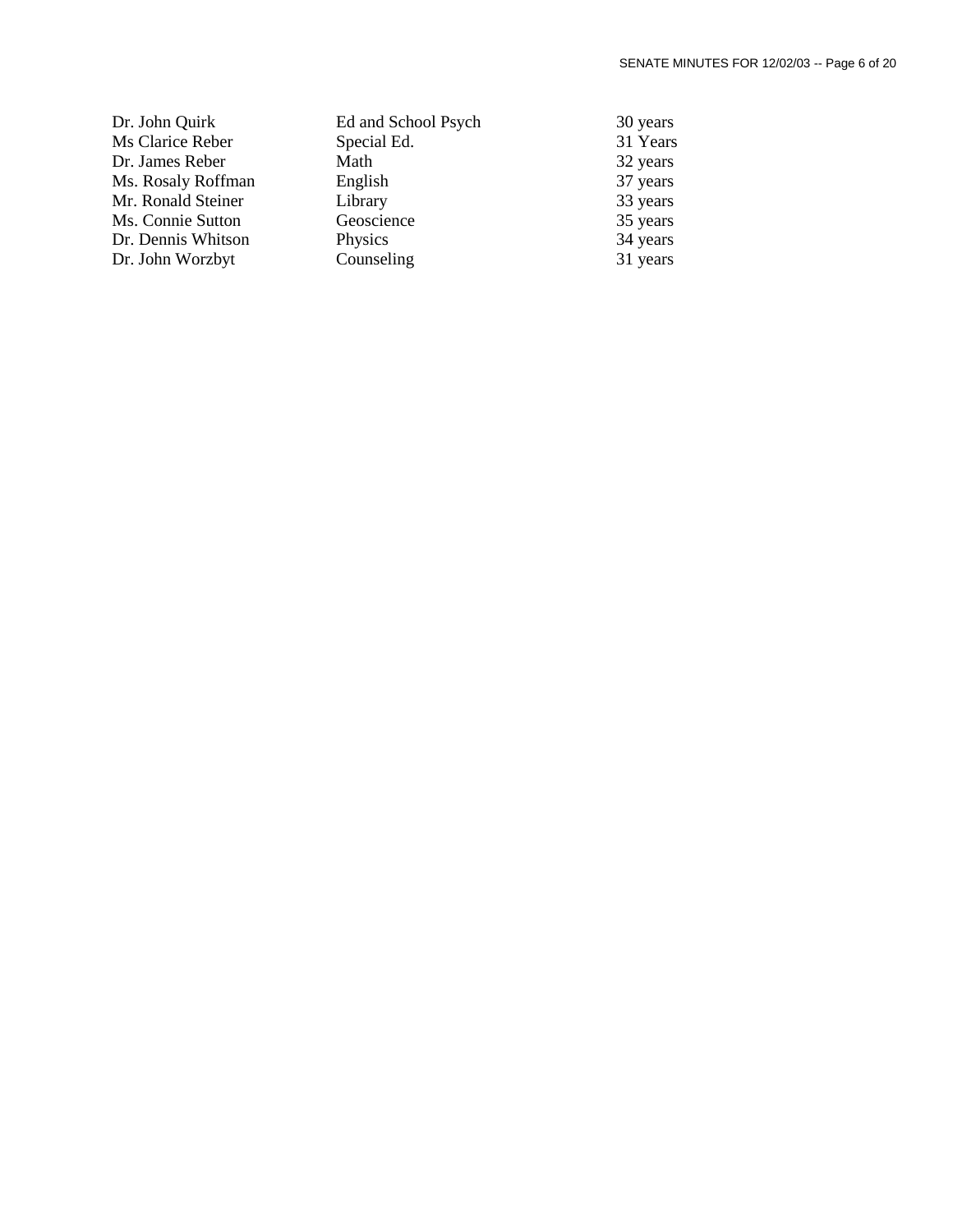# **APPENDIX B: University-Wide Undergraduate Curriculum Committee Co-Chairs Sechrist and Numan**

## **FOR INFORMATION:**

## **Liberal Studies Committee Report:**

Approved LBST 499 Heroes: More than Just a Sandwich, Dr. Chauna Craig, Department of English and Dr. Alan Temes (aka talks to trees), Department of Health and Physical Education. Approved LBST 499 Apocalypse and Beyond, Dr. Tawny Holm, Department of Religious Studies. Approved Dr. Catherine McClenahan, Department of English for Type I writing status. Approved ARHI 224 Introduction to Asian Art for the LS Elective/Non-Western Culture categories. Approved the Liberal Studies components for the following proposals: BA Biology, BS Biology,

BS Biology/Pre-Medical Track, and BS Biology/Pre-Veterinary Track.

# **FOR ACTION:**

#### **PASSED**

**1. Department of Professional Studies in Education—New Courses, Title and Catalog Description Changes, Course Deletions, and Program Revision**

# **A. New Courses:**

 **1) ECED 180 Orientation to the ECED/ELED Program 1c-01-1cr Prerequisite:** Declared Early Childhood/Elementary Education major Designed to familiarize students with the professional development school communities in which they will become involved and to provide students with an overview of the Early Childhood/Elementary Education teacher certification program of study. *Offered Spring Semester Only*

 **Rationale:** This course introduces ECED/ELED majors to the professional development school model by giving them an overview of the communities in which they will be involved throughout their teacher certification program of study. It is required of freshmen who have declared early childhood education as their major. For students who declare this major in their sophomore year, they may enroll in this course in conjunction with their Professional Sequence I sequence of courses. Class time does not permit these field trips to be incorporated into existing courses. Also, as students will be moving through the program of study as a cohort, this course introduces them to cohort members, thus creating a sense of community.

# 2) **ECED 280 Maximizing Learning 3c-01-3cr**

 **Prerequisite:** Admission to IUP Early Childhood, Pre-Kindergarten through Grade Six, BSED Designed to further students' understanding of the organization and management of functional learning environments and the use of curriculum development principles and strategies to design, implement and evaluate educationally sound and developmentally effective learning experiences for young children.

 **Rationale:** This will be a required course and will replace ELED 257 Pedagogy I in the Professional Sequence I. This course is a combination of Pedagogy I and Pedagogy II. There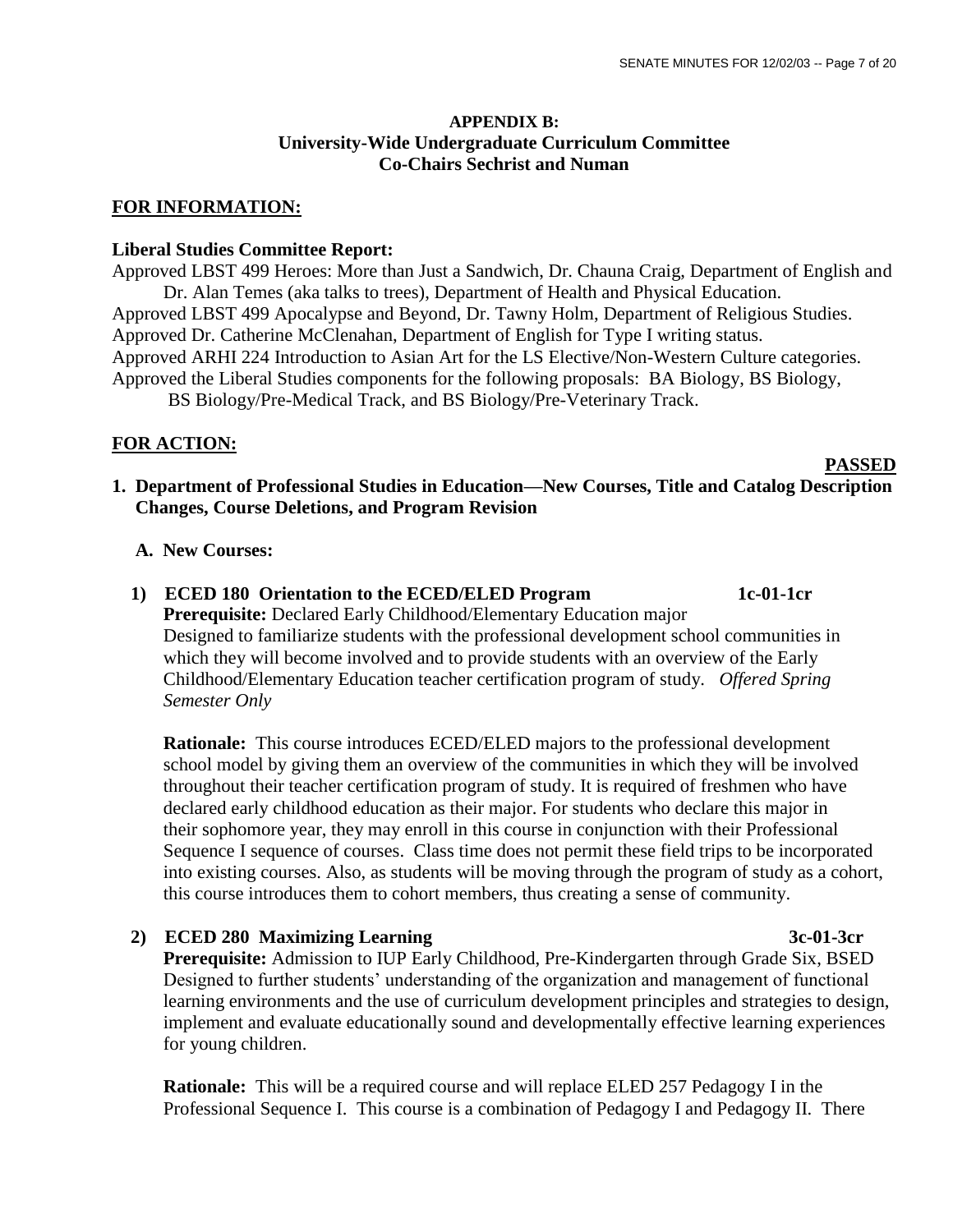is no course content being eliminated. The course content from Pedagogy II is either included in this new course or has always been included in other ECED courses.

# **3) ECED 314 Creative Experiences to Enhance Literacy Acquisition 3c-01-3cr Prerequisite:** Admission to IUP Early Childhood/Elementary Education Teacher Certification Program

 Designed to provide teacher candidates with the knowledge and skills necessary to incorporate creative music, art, movement and play activities into the comprehensive early childhood curriculum. Integration of creative experiences designed to enhance literacy acquisition will be emphasized, as will the historical, theoretical and research base for the integration of creative experiences into the curriculum. Students will engage in supervised field experiences during which they will engage preschool students in literacy focused creative experiences. Eight hours of service learning focusing on early literacy acquisition are a requirement of this course.

 **Rationale:** This course will be required for students in the ECED/ELED Early Childhood, Pre-Kindergarten through Grade Six, BSED program. ECED 312 Aesthetic Experiences for Young Children and ECED 315 Development and Learning through Play are being deleted and this course, a combination of the two, has been designed to: eliminate overlap in course content within the major and streamline the program so that additional courses focused on the teaching of reading can be incorporated into 120 credits.

 **4) ECED 480 Professional Seminar: Teacher as Researcher and Advocate 1c-01-1cr Prerequisite:** Admission to Student Teaching; Enrollment limited to Early Childhood, Pre-Kindergarten through Grade Six, BSED majors. Must be taken in conjunction with EDUC 441 Student Teaching

 Designed to provide ongoing support related to candidates' work in early childhood classrooms. Students will conduct a rudimentary action research project focused on literacy acquisition, engage in informed advocacy efforts for young children and the profession, and examine the theoretical and research base for multicultural and anti-bias educational practices.

 **Rationale:** This course is designed for Early Childhood, Pre-Kindergarten through Grade Six, BSED majors and must be taken during the student teaching semester. The students will meet for one hour each week and will share their classroom experiences and engage in collegial conversation and collaboration. As these students are student teaching, they are in the classroom on a daily basis and will have the opportunity to conduct an action research project. The classroom and school experiences are conducive to reflections on and discussion of multicultural and anti-bias experiences. Also, daily interactions with children, families and colleagues will foster engagement in advocacy efforts focused toward children and families.

# **B. Course Title and/or Catalog Description Changes**

## **1) Current Catalog Description:**

# **ECED 200 Introduction to Early Childhood Education 3c–01–3cr**

An introductory course for prospective teachers of young children. Provides students with the opportunity to gain knowledge of historical, sociological, and political aspects of early childhood

**PASSED**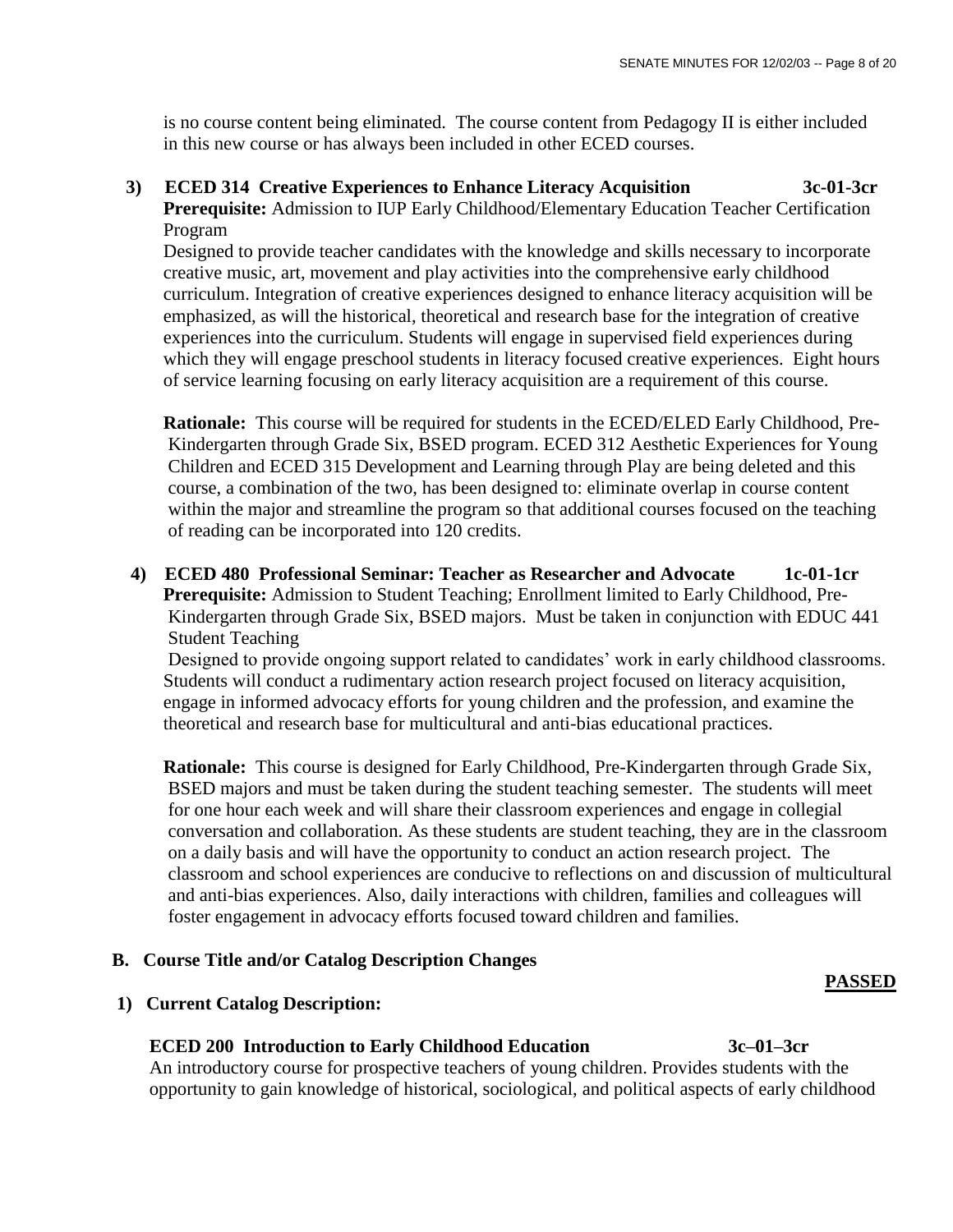education. Emphasizes systematically observing, recording, and evaluating children's behavior in classrooms.

# **Proposed Catalog Description:**

# **ECED 200 Introduction to Early Childhood Education 3c–01–3cr**

 **Prerequisite:** Admission to the Early Childhood, Pre-Kindergarten through Grade Six, BSED program.

 Designed to introduce prospective teachers to the historical, sociological, and political aspects of early childhood education. An emphasis is placed on appreciating diversity in the early childhood classroom and on developing keen observation strategies to both heighten understanding of children and evaluate programs that serve them. Five hours of service learning are required.

 **Rationale:** Verifies inclusion of content from EDUC 499 Multicultural/Multiethnic Education, a course being deleted from the Early Childhood Education course of study. Addresses the requirement of five hours of community service. Twenty hours are required before completion of the program, distributed over three courses. Each course for which service learning is a component is identified in the catalog. Students in this course have been learning to identify quality child care and early education environments, but the observation and evaluation of these facilities is a component of the course previously not addressed in the college catalog. This new course description more closely aligns with the NAEYC Teacher Preparation Standards, with current practice, and it more clearly defines the current goals of this course.

# **2) Current Catalog Description:**

# **ECED 220 Language Development and Children's Literature 3c–01–3cr**

 Includes the study of children's language acquisition and children's literature within the context of a developmentally appropriate language arts curriculum, preschool through the primary grades. Strategies for developing children's linguistic competence and integrating literature throughout the early childhood program are emphasized. Observations, interviews, and teaching experiences are an integral part of the course. (Offered as writing intensive)

# **Proposed Catalog Description:**

 **ECED 220 Children's Literature to Enhance Emergent and Beginning Reading 3c–01–3cr Prerequisite:** Admission to the Early Childhood, Pre-Kindergarten through Grade Six, BSED program.

 Designed to focus on the study of young children's acquisition of speaking, listening, reading and writing skills and the importance of a developmentally appropriate and effective language arts curriculum for young children. Strategies for developing children's literacy skills and integrating children's literature throughout the early childhood curriculum are emphasized. Observations, interviews, and teaching experiences are an integral part of the course. Seven hours of service learning are a required component. (Offered as writing-intensive)

 **Rationale:** With the focus in the restructured Early Childhood/Elementary Education Teacher Preparation program on the teaching of reading and children's acquisition of literacy skills, it is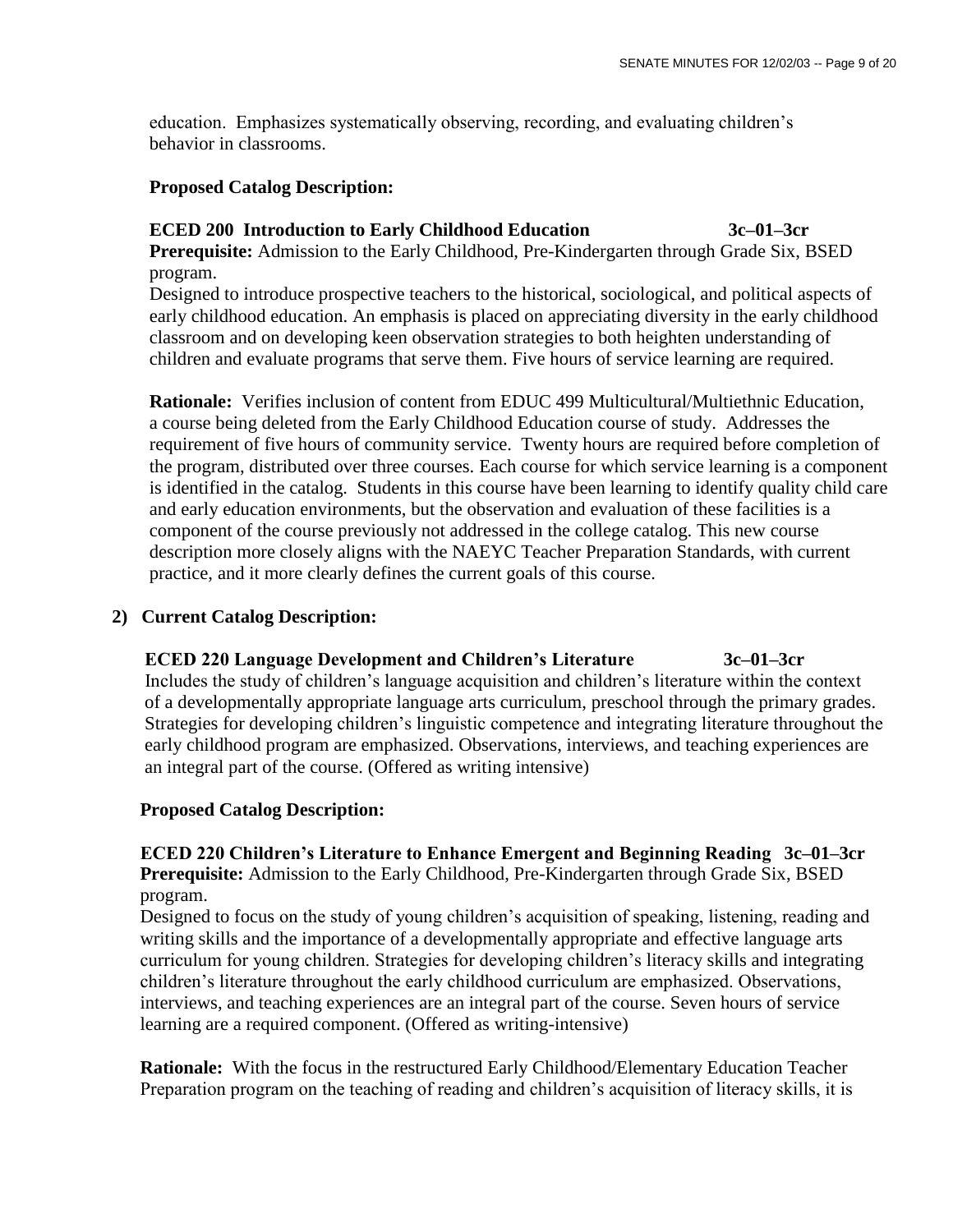necessary to more clearly and more broadly define literacy in the catalog description. The definition of literacy includes reading, writing, listening and speaking. The current description, with the emphasis on "language", may be interpreted as too limited. The changes also reflect the more recent language in the NAEYC Standards for Early Childhood Teacher Preparation programs. Also, seven hours of service learning have been included as a requirement of this course. A total of twenty hours will be required by the end of the program and the three courses in which these hours are embedded are described as such in the catalog descriptions.

# **3) Current Catalog Description:**

# **ECED 310 Integrated Curriculum I 3c-0l-3cr**

Examines the sequence of cognitive development in children and the implications for instructional programs. Stages of cognitive understanding are applied to the basic components of numerical concepts and science concepts. Classroom management strategies that can be utilized in varied environments are stressed.

# **Proposed Catalog Description:**

 **ECED 310 Science and Health in the Literacy-based Early Childhood Curriculum 3c–01–3cr Prerequisite:** Admission to the Early Childhood, Pre-Kindergarten through Grade Six, BSED program

 Designed to emphasize the need for high-quality, meaningful science and health experiences in early childhood, across a developmental curriculum. Teacher candidates will learn how to provide young children with unique opportunities to: explore phenomena, use skills of scientific inquiry, cultivate scientific dispositions, and build a foundation for understanding core scientific and health concepts.

**Rationale:** In the program restructuring, the teaching of health and nutrition is being added to this course*.* As the course content in science, health and nutrition is interrelated, this change to the course content will be only a minor change to the Early Childhood Education program of study and will not cause our students to be less-informed in this area. Also, the new course description is in alignment with the NAEYC Standards for Early Childhood Teacher Preparation programs and standards-terminology is used to reflect this alignment.

## **C. Course Deletions Effective Fall 2004:**

**PASSED** 

# **ECED 311 Integrated Curriculum II ECED 312 Aesthetic Experiences for Young Children ECED 315 Development and Learning Through Play**

 **Rationale:** In the current program, students take ECED 310 Integrated Curriculum I (focusing on the teaching of science) and ECED 311 Integrated Curriculum II (focusing on the teaching of social studies, health, nutrition and safety). In the new program the teaching of health and nutrition is incorporated into ECED 310 Integrated Curriculum I and the teaching of social studies has been placed into ECED 280 Maximizing Learning and the teaching of social studies is a focus in EDUC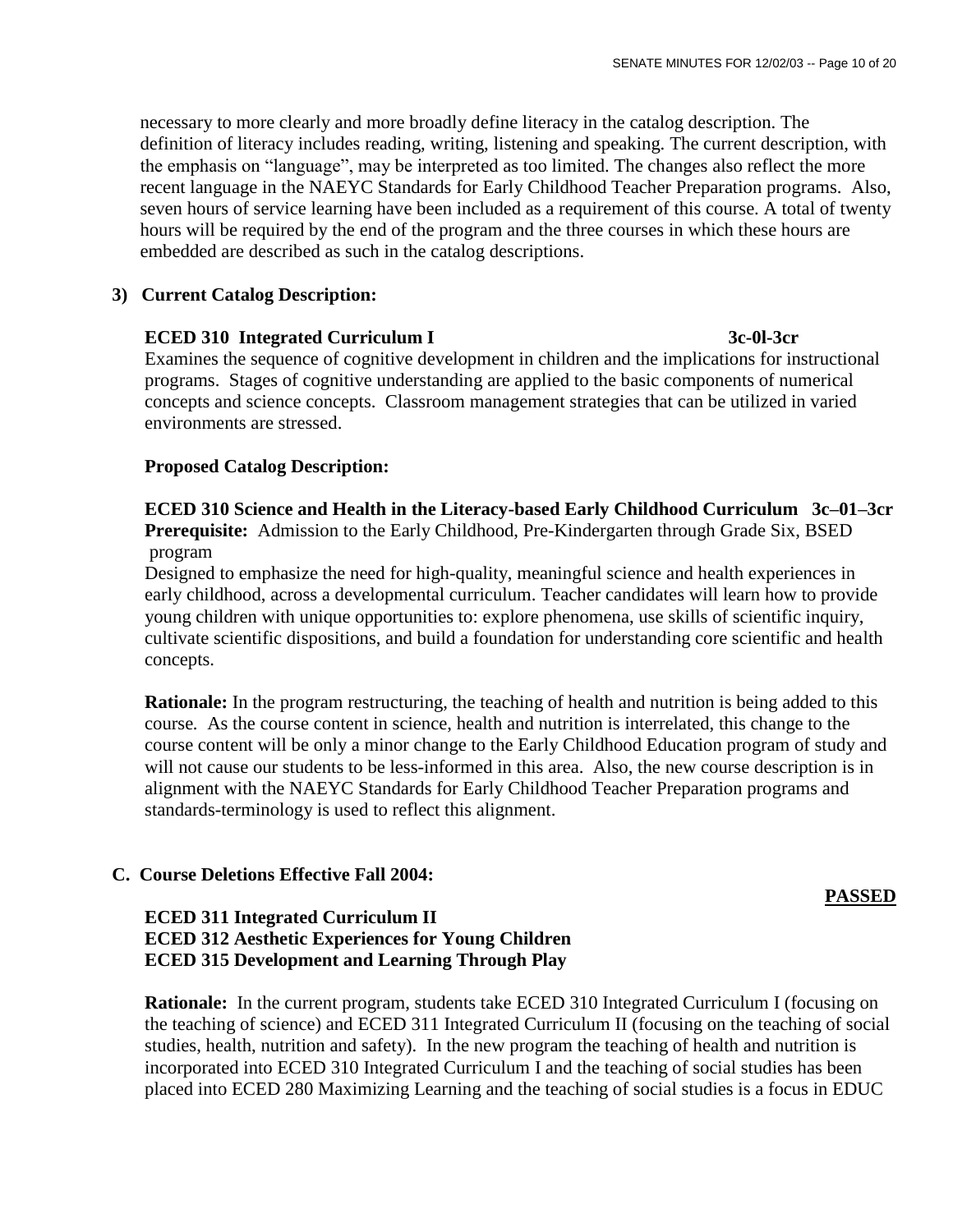408 Reading in the Content Areas. Safety issues will be addressed in the new course, ECED 314 Creative Experiences to Enhance Literacy Acquisition.

A new course, ECED 314 Creative Experiences to Enhance Literacy Acquisition, is being added to the Early Childhood Education program and will combine course content from ECED 312 and ECED 315. When restructuring the Early Childhood/Elementary Education program of study to include a reading academic concentration, it became imperative to streamline current courses to maintain the 120 credit hour limit.

# **D. Catalog Description Change:**

# **Current Catalog Description:**

**PASSED**

# **Early Childhood Education Program\_\_\_\_\_\_\_\_\_\_\_\_\_\_\_\_\_\_\_\_\_\_\_\_\_\_\_\_\_\_\_\_\_\_\_\_\_\_**

The Early Childhood Education Program is designed to provide learning experiences which assist students to become competent and effective teachers in N–Grade 3.

It prepares the students to select from among a variety of techniques and strategies those which appropriately expand children's cognitive, social, emotional, and physical development. Through lectures, research, and on-site experiences with young children, students are able to expand their own knowledge of and attitudes toward education of young children.

A minimum GPA, in accordance with Pennsylvania standards, is required to apply for teacher certification, to take major courses in the department and to student teach. Students must meet the requirements leading to teacher certification as outlined in this catalog.

# **Proposed Catalog Description:**

# **Early Childhood, Pre-Kindergarten through Grade Six, BSED**

The Early Childhood, Pre-Kindergarten through Grade Six, BSED Program is designed to assist students in becoming highly competent and effective teachers of children in Preschool - Grade 6. This program has a strong emphasis on early childhood education and the teaching of reading. Students in this program will meet the academic requirements for certification in both Early Childhood Education and Elementary Education with an academic concentration in reading. This unique program, combining course work, extensive field experiences and community involvement, prepares students to be professional educators who are well-qualified to utilize appropriate techniques and strategies to expand children's cognitive, language, social, emotional, and physical development.

Admission to this program requires satisfactory completion of an interview in addition to the university general requirements. Detailed information will be sent to the applicant upon request. A minimum GPA, in accordance with Pennsylvania standards, is required to apply for teacher certification, to take major courses in the department and to student teach. Students must meet the requirements leading to teacher certification as outlined in this catalog.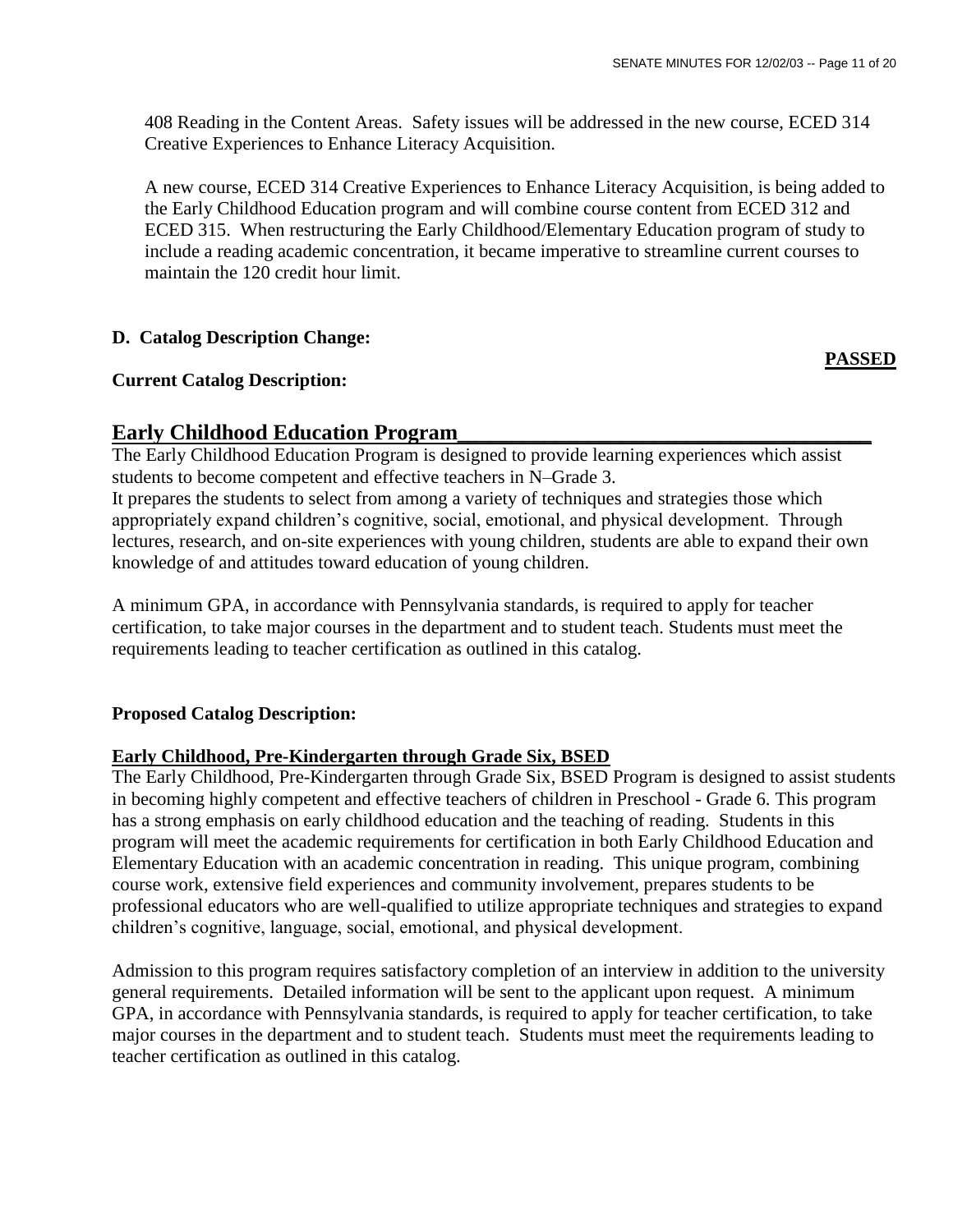# **E. Program Revision**

## **Current Program:**

#### **Bachelor of Science in Education – Early Childhood Education (\*)**

| <b>Liberal Studies:</b> As outlined in Liberal Studies section with the  |
|--------------------------------------------------------------------------|
| following specifications:                                                |
| <b>Mathematics: MATH 151</b>                                             |
| <b>Natural Science: SCI 101, 102, 103, and 104</b>                       |
| <b>Social Science: GEOG 101, 102 or 104; PSYC 101</b>                    |
| <b>Liberal Studies Electives:</b> 6cr. must include MATH 152, no courses |
| with ECED prefix, not to include CDFR 218                                |

#### **College:**

|                              | <b>Preprofessional Education Sequence:</b>           |
|------------------------------|------------------------------------------------------|
|                              | COMM 103 Digital Instructional Technology            |
| EDSP 102                     | <b>Educational Psychology</b>                        |
|                              | <b>Professional Education Sequence:</b>              |
| <b>EDSP 477</b>              | Assessment of Student Learning: Design and           |
|                              | <b>Interpretation of Educational Measures</b>        |
| <b>EDUC 242</b>              | Pre-student Teaching Clinical Experience I           |
| EDUC 342                     | Pre-student Teaching Clinical Experience II          |
| EDUC <sub>441</sub>          | <b>Student Teaching</b>                              |
| EDUC 442                     | School Law                                           |
|                              |                                                      |
| Major:                       |                                                      |
| <b>Required Courses: (1)</b> |                                                      |
| <b>CDFR 426</b>              | Techniques of Parent Education                       |
| <b>ECED 200</b>              | Introduction to Early Childhood Education            |
| <b>ECED 220</b>              | Language Development and Children's Literature       |
| ECED 310                     | Integrated Curriculum I (Math, Science)              |
| <b>ECED 311</b>              | Integrated Curriculum II (Social Science)            |
| <b>ECED 312</b>              | Aesthetic Experiences for Young Children             |
| ECED 315                     | Development and Learning Through Play                |
| ECED 451                     | <b>Teaching Primary Reading</b>                      |
| <b>EDEX 300</b>              | Education of Students with Disabilities in Inclusive |
|                              | <b>Elementary Classrooms</b>                         |
| <b>EDEX 415</b>              | Preschool Education for Children with Disabilities   |
| EDUC <sub>499</sub>          | Multicultural/Multiethnic Education                  |
| ELED 215                     | Child Development                                    |
| ELED 257                     | Pedagogy I                                           |
| ELED 357                     | Pedagogy II                                          |
| <b>MATH 320</b>              | Mathematics for Early Childhood                      |
|                              |                                                      |

#### **Total Degree Requirements:**

(\*) See requirements leading to teacher certification, titled "Admission to Teacher Education," in the College of Education and Educational Technology section of this catalog.

(1) A 3.0 cumulative GPA is required to register for major courses.

## **Proposed Program:**

#### **Bachelor of Science in Education – Early Childhood, Pre-Kindergarten through Grade Six, BSED (\*)**

| -53 | <b>Liberal Studies:</b> As outlined in Liberal Studies section with the                                        | 53 |
|-----|----------------------------------------------------------------------------------------------------------------|----|
|     | following specifications:                                                                                      |    |
|     | <b>Mathematics: MATH 151</b>                                                                                   |    |
|     | <b>Natural Science: SCI 101, 102, 103, and 104</b>                                                             |    |
|     | <b>Social Science: GEOG 101, 102 or 104; PSYC 101</b>                                                          |    |
|     | Liberal Studies Electives: 6cr, must include MATH 152, no courses<br>with ECED prefix; not to include CDFR 218 |    |
|     |                                                                                                                |    |

| 24   | <b>College:</b>              |                                                          | 25              |
|------|------------------------------|----------------------------------------------------------|-----------------|
|      |                              | <b>Preprofessional Education Sequence</b>                |                 |
| 3cr  | COMM 103                     | Digital Instructional Technology                         | 3cr             |
| 3cr  | ECED 180                     | Orientation to the ECED/ELED Program                     | 3cr             |
|      | <b>EDSP 102</b>              | <b>Educational Psychology</b>                            | 3cr             |
|      |                              | <b>Professional Education Sequence:</b>                  |                 |
| 3cr  | <b>EDSP 477</b>              | Assessment of Student Learning: Design and               |                 |
| 1cr  |                              | Interpretation of Educational Measures                   | 3 <sub>cr</sub> |
| 1cr  | EDUC <sub>242</sub>          | Pre-student Teaching Clinical Experience I               | 1cr             |
| 12cr | <b>EDUC 342</b>              | Pre-student Teaching Clinical Experience II              | 1cr             |
| 1cr  | EDUC <sub>441</sub>          | <b>Student Teaching</b>                                  | 12cr            |
|      | EDUC <sub>442</sub>          | School Law                                               | 1cr             |
| 43   |                              |                                                          |                 |
|      | Major:                       |                                                          | 42              |
| 3cr  | <b>Required Courses: (1)</b> |                                                          |                 |
| 3cr  | <b>CDFR 426</b>              | <b>Techniques of Parent Education</b>                    | 3cr             |
| 3cr  | ECED 200                     | Introduction to Early Childhood Education                | 3cr             |
| 3cr  | ECED 220                     | Children's Literature to Enhance Emergent and            |                 |
| 3cr  |                              | <b>Beginning Reading</b>                                 | 3cr             |
| 3cr  | ECED 280                     | <b>Maximizing Learning</b>                               | 3cr             |
| 3cr  | <b>ECED 310</b>              | Science and Health in the Literacy-based Early Childhood |                 |
| 3cr  |                              | Curriculum                                               | 3cr             |
|      | <b>ECED 314</b>              | Creative Experiences to Enhance Literacy Acquisition     | 3cr             |
| 2cr  | <b>ECED 451</b>              | <b>Teaching Primary Reading</b>                          | 3cr             |
| 3cr  | ECED <sub>480</sub>          | Professional Seminar: Teacher as Researcher and          |                 |
| 2cr  |                              | Advocate                                                 | 1cr             |
| 3cr  | <b>EDEX 300</b>              | Education of Students with Disabilities in Inclusive     |                 |
| 3cr  |                              | <b>Elementary Classrooms</b>                             | 2cr             |
| 3cr  | <b>EDEX 415</b>              | Preschool Education for Children with Disabilities       | 3 <sub>cr</sub> |
| 3cr  | EDUC <sub>408</sub>          | Reading in the Content Areas                             | 3 <sub>cr</sub> |
|      | <b>ELED 215</b>              | Child Development                                        | 3cr             |
| 120  | <b>ELED 422</b>              | Diagnostic and Remedial Reading                          | 3cr             |
|      | <b>ELED 425</b>              | Language Arts Across the Curriculum                      | 3cr             |
|      | <b>MATH 320</b>              | Mathematics for Early Childhood                          | 3cr             |
|      |                              | <b>Total Degree Requirements:</b>                        | 120             |

#### **Total Degree Requirements:**

(\*) See requirements leading to teacher certification, titled "Admission to Teacher Education," in the College of Education and Educational Technology section of this catalog.

(1) A 3.0 cumulative GPA is required to register for major courses.

**Rationale:** With grant funding from Heinz Endowments through SSHE, the Professional Studies in Education (PSE) Department is restructuring its Early Childhood Teacher Certification program. The goal of the restructured program is to prepare highly competent and sincerely caring teachers who are exceptionally capable of teaching young children to read. The design of the program is grounded in the latest research on teacher preparation and addresses the need to have all children reading by grade three, as mandated by the No Child Left Behind Legislation.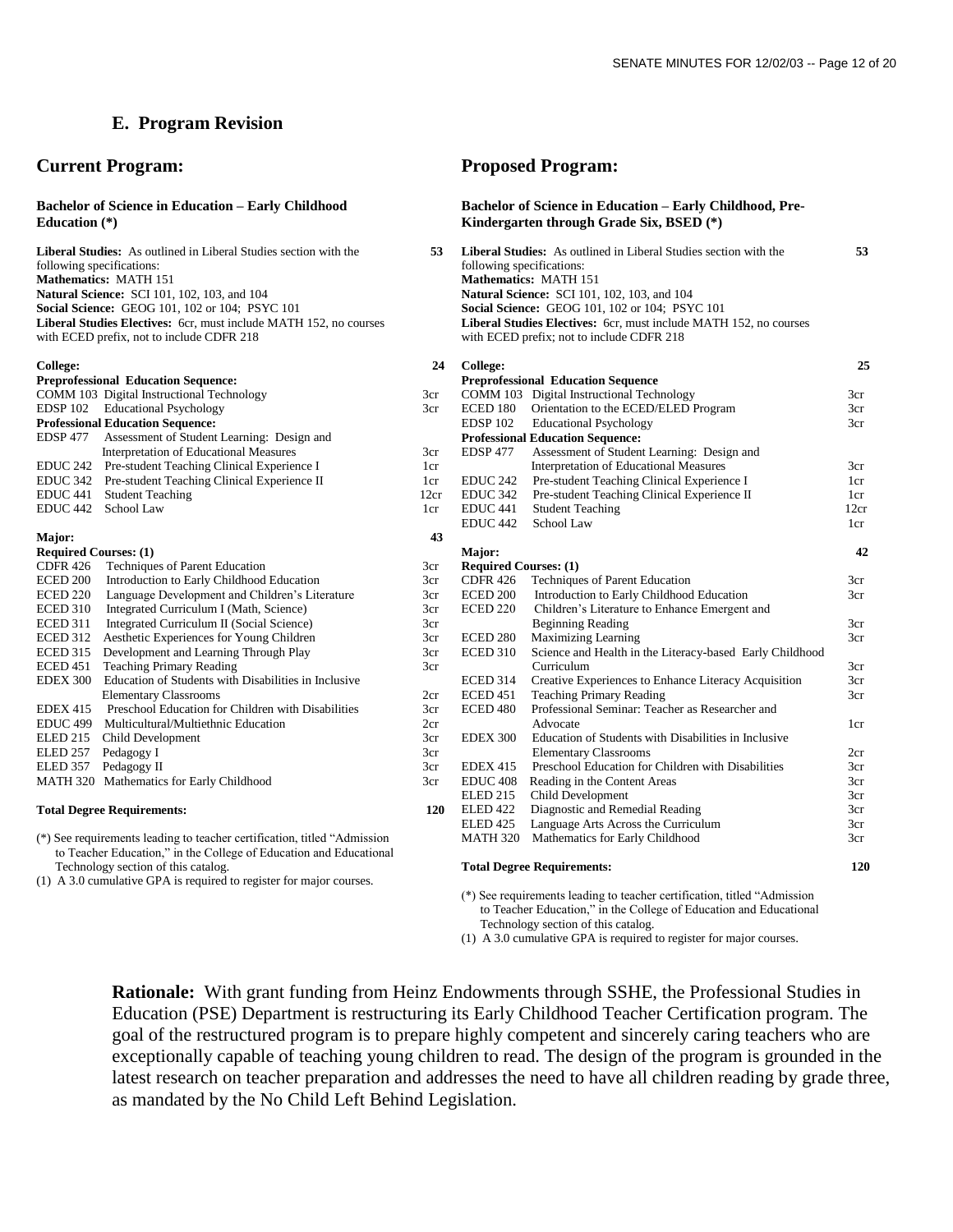A major concern of both PSE faculty and administration is that recruitment of students in an Early Childhood Certification program is extremely difficult because of the overlapping Early Childhood Education (ECED)/ Elementary Education (ELED) certifications in PA. ECED certification is N-Grade 3 and ELED certification is K-Grade 6. Students are actively discouraged from seeking the sole ECED certification because it limits their job possibilities, as public school administrators seek the mobility in placement inherent in the broader ELED certification. While PSE offers dual ECED/ELED certification programs, these programs require 17-21 additional hours in 1.5– 2 extra semesters beyond the 120 credits. This overlapping certification issue has led to an ECED program enrolling fewer than the required number of majors for a viable program. This newly restructured program is designed to prepare students to meet the academic requirements necessary for both ECED and ELED teacher certification and for an academic concentration in reading. Enrollment will be limited to one cohort of 30 students, as all field experiences for these majors will be in currently established professional development school districts. Admission to this program will be selective and an interview with PSE faculty, following established guidelines, will be required as part of the admission process. The Early Childhood, Pre-Kindergarten through Grade Six, BSED program will help PA meet two of the nation's educational goals: having "all children read by grade 3" and having "a highly qualified teacher in every classroom."

# **2. Department of Human Development and Environmental Studies—New Course**

# **CDFR 325 Youth, Family and Society 3c-0l-3cr**

**Prerequisites:** CDFR 218, CDFR majors or by permission

Focuses on the parenting of adolescents and adolescents as parents. Special emphasis is given to identifying risk and resiliency factors when working with adolescents and families in the field of human services. A variety of human development theories are examined in an attempt to understand the adolescent from both an individual and a societal point of view.

**Rationale:** This course will be an elective for students in the B.S. in Child Development and Family Relations. The course is not intended for inclusion in the Liberal Studies program.

# **3. Departments of Computer Science, Management Information Systems and Decision Sciences, and Technology Support and Training—Course Revision**

## **Current Catalog Descriptions:**

## **BTED 101 Microbased Computer Literacy 3c-0l-3cr**

An introductory course designed to provide students with a fundamental understanding of computers. Familiarizes students with the interaction of computer hardware and software. Emphasizes the application of microcomputers, the use of productivity software (word processing, spreadsheet management, file and database management), and the social and ethical aspects of the impact of computers on society. Note: Cross-listed as COSC and IFMG 101. Any of these courses may be substituted for each other and may be used interchangeably for D or F repeats but may not be counted for duplicate credit.

# **PASSED**

**PASSED**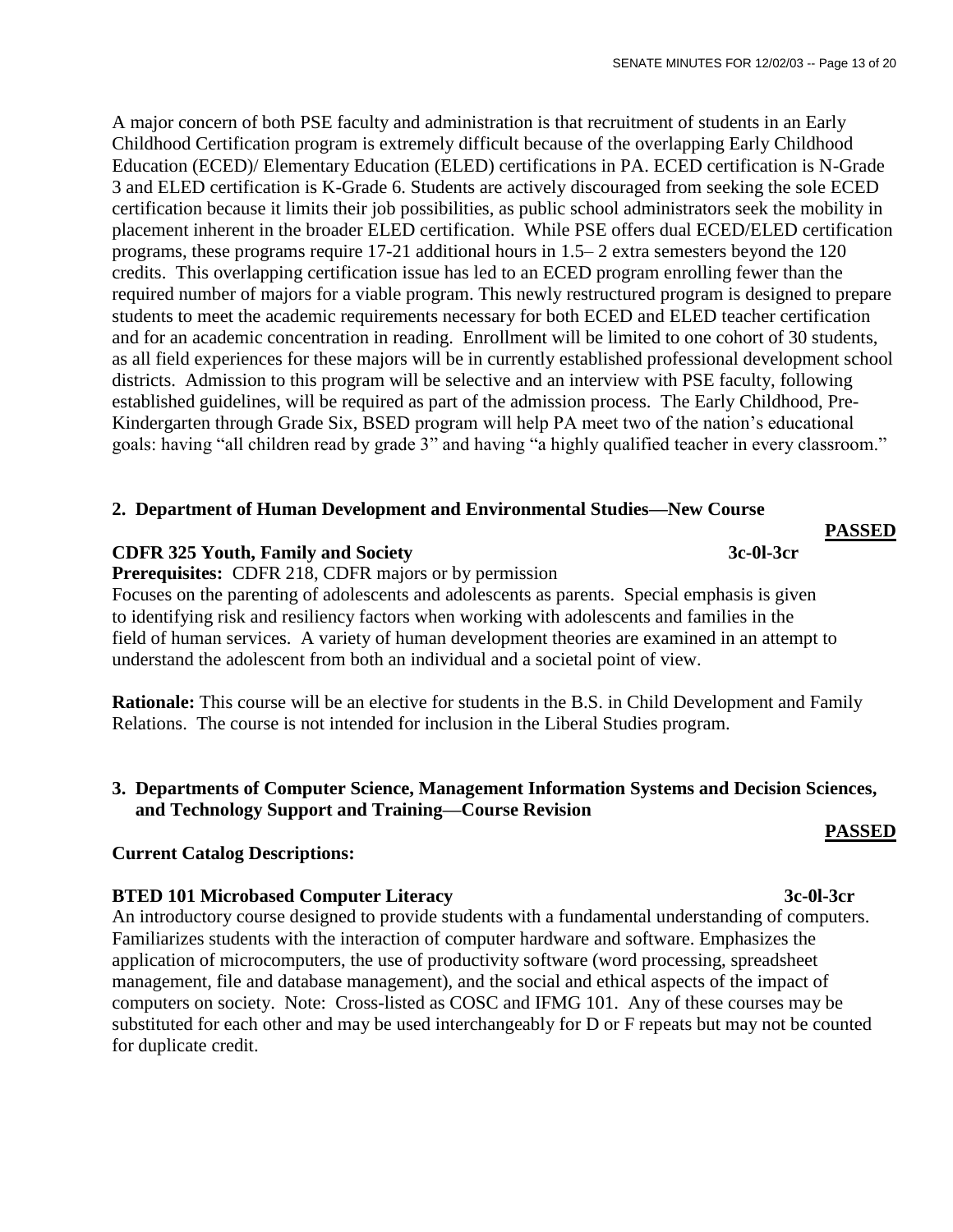# **COSC 101 Microbased Computer Literacy 3c-0l-3cr**

An introductory course designed to provide students with a fundamental understanding of computers. Familiarizes students with the interaction of computer hardware and software. Emphasizes the application of microcomputers, the use of productivity software (word processing, spreadsheet management, file and database management), and the social and ethical aspects of the impact of computers on society. (Does not count toward Computer Science major.) Note: Cross-listed as BTED and IFMG 101. Any of these courses may be substituted for each other and may be used interchangeably for D or F repeats but may not be counted for duplicate credit.

# **IFMG 101 Microbased Computer Literacy 3c-0l-3cr**

An introductory course designed to provide students with a fundamental understanding of computers. Familiarizes students with the interaction of computer hardware and software. Emphasizes the application of microcomputers, the use of productivity software (word processing, spreadsheet management, file and database management), and the social and ethical aspects of the impact of computers on society. Note: Cross-listed as BTED and COSC 101. Any of these courses may be substituted for each other and may be used interchangeably for D or F repeats but may not be counted for duplicate credit.

# **Proposed Catalog Descriptions:**

# **BTED 101 Microbased Computer Literacy 3c-0l-3cr**

An introductory course designed to provide students with a fundamental understanding of computers. The course familiarizes students with the interaction of computer hardware and software. Emphasis is placed on the application of microcomputers, the use of productivity software (word processing, spreadsheet management, file and database management, presentation graphics, web browsers, search strategies, and e-mail), and the social and ethical aspects of the impact of computers on society. Note: This course is cross-listed as COSC and IFMG 101. Any of these courses may be substituted for each other and may be used interchangeably for D or F repeats but may not be counted for duplicate credit.

# **COSC 101 Microbased Computer Literacy 3c-0l-3cr**

An introductory course designed to provide students with a fundamental understanding of computers. The course familiarizes students with the interaction of computer hardware and software. Emphasis is placed on the application of microcomputers, the use of productivity software (word processing, spreadsheet management, file and database management, presentation graphics, web browsers, search strategies, and e-mail), and the social and ethical aspects of the impact of computers on society. (Does not count toward Computer Science major.) Note: This course is cross-listed as BTED and IFMG 101. Any of these courses may be substituted for each other and may be used interchangeably for D or F repeats but may not be counted for duplicate credit.

# **IFMG 101 Microbased Computer Literacy 3c-0l-3cr**

An introductory course designed to provide students with a fundamental understanding of computers. The course familiarizes students with the interaction of computer hardware and software. Emphasis is placed on the application of microcomputers, the use of productivity software (word processing, spreadsheet management, file and database management, presentation graphics, web browsers, search strategies, and e-mail), and the social and ethical aspects of the impact of computers on society. (Does not count toward Computer Science major.) Note: This course is cross-listed as BTED and COSC 101.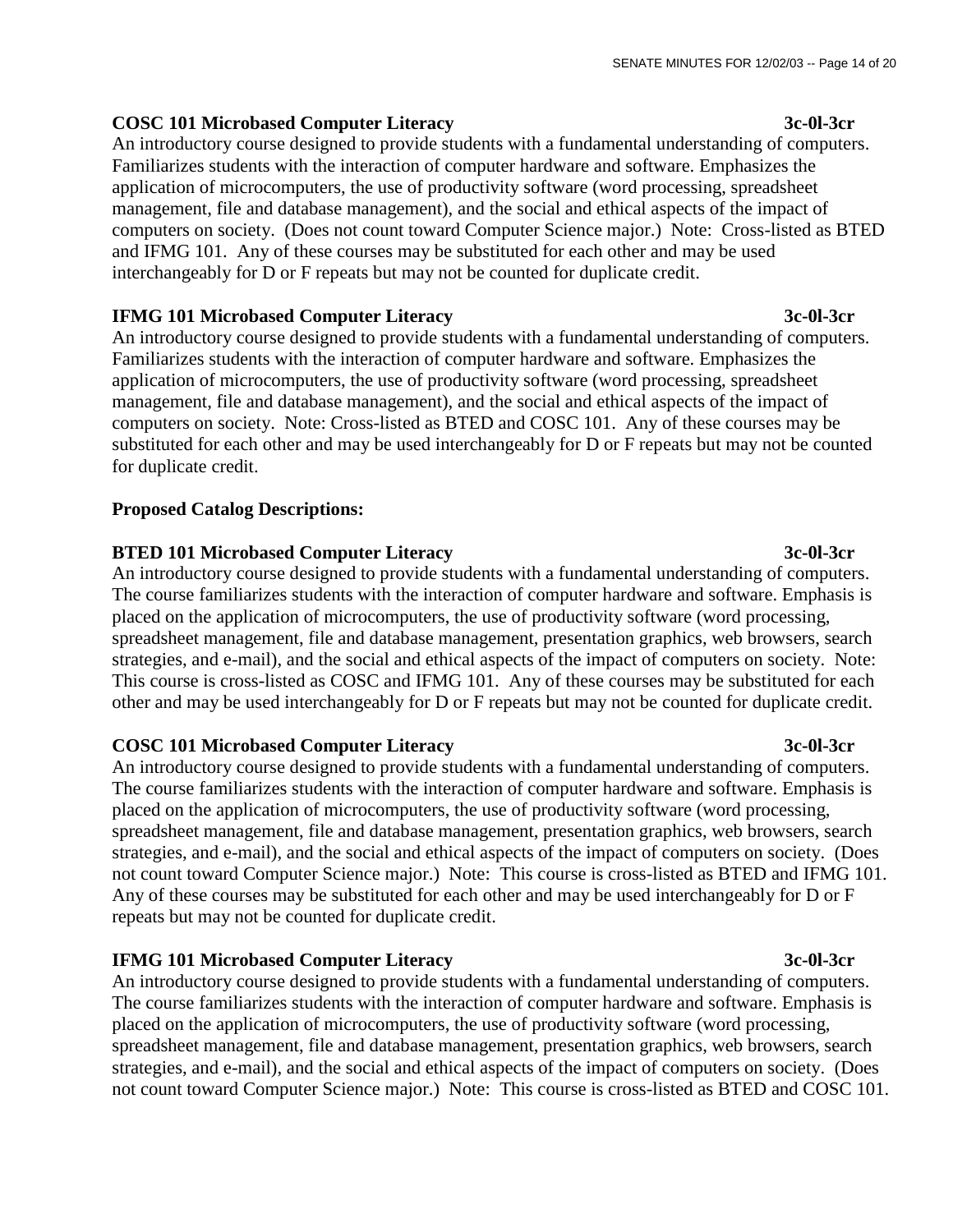**PASSED**

Any of these courses may be substituted for each other and may be used interchangeably for D or F repeats but may not be counted for duplicate credit.

**Rationale:** In 1989, when IUP introduced Microbased Computer Literacy its goal was to give students the following knowledge set: 1) basic concepts of information technology, 2) using the computer and managing files, 3) word processing, 4) spreadsheets, and 5) databases. Technology has transformed much of this knowledge over the years, but it is a testimony to the foresight of the creators of the original course that these topics remain as relevant today as they did over a decade ago. Several new developments, however, have expanded our definition of what it means for an individual to be computer literate. Specifically, it is time to formally include in our syllabus of record three additional areas: 1) presentation, 2) information and communication, and 3) societal issues. These areas can be accommodated into the current course structure due in large part to two factors: prior exposure to computers that results in a shorter learning curve and secondly, the improvements in the software packages that again reduce the time necessary to accomplish these units.

# **4. Department of Biology—Program Revisions and Two New Tracks A. Program Revisions**

## **Current Program:**

# **Bachelor of Arts – Biology**

**Liberal Studies:** As outlined in Liberal Studies section with the following specifications: **Mathematics:** MATH 121 **Natural Science:** CHEM 111-112 **Liberal Studies Electives:** 3cr, no courses with BIOL prefix

#### **Major:**

| <b>Required Courses:</b> |                            |  |  |
|--------------------------|----------------------------|--|--|
| <b>BIOL</b> 111          | Principles of Biology I    |  |  |
| <b>BIOL</b> 112          | Principles of Biology II   |  |  |
| <b>BIOL 210</b>          | <b>B</b> otany             |  |  |
| <b>BIOL 220</b>          | General Zoology            |  |  |
| <b>BIOL 250</b>          | Principles of Microbiology |  |  |
| BIOL 263                 | Genetics                   |  |  |

#### **Controlled Electives**:

| Biology electives (major courses only) |  |  |
|----------------------------------------|--|--|
|                                        |  |  |

#### **Other Requirements:**

| <b>Chemistry Sequence</b> |                     |
|---------------------------|---------------------|
| <b>CHEM 231</b>           | Organic Chemistry 1 |
| <b>CHEM 351</b>           | Biochemistry (2)    |
|                           |                     |

Foreign Language Intermediate Level (3)

#### **Free Electives:**

#### **Total Degree Requirements:**

- (1) No more than 6cr total from Independent Study, Special Topics or Internship applies to major; excess applied as free electives.
- (2) The two semester (6cr) sequence of BIOC 301-302 can be substituted for CHEM 351 to meet the biochemistry requirement.
- (3) See Foreign Language requirement. Intermediate-level foreign language may be included in Liberal Studies electives.
- Introductory foreign language courses count as free electives

# **Proposed Program:**

#### **Bachelor of Arts – Biology**

| 49         | following specifications:                     | <b>Liberal Studies:</b> As outlined in Liberal Studies section with the                                       | 53         |
|------------|-----------------------------------------------|---------------------------------------------------------------------------------------------------------------|------------|
|            |                                               | Mathematics: MATH 121 or 217<br><b>Natural Science: CHEM 111-112</b>                                          |            |
|            |                                               | Liberal Studies Electives: PHYS 111, no courses with BIOL prefix                                              |            |
| 32         | Major:                                        |                                                                                                               | 32         |
|            | <b>Required Courses:</b>                      |                                                                                                               |            |
| 4cr        | <b>BIOL 111</b>                               | Principles of Biology I                                                                                       | 4cr        |
| 4cr<br>3cr | <b>BIOL</b> 112<br><b>BIOL 210</b>            | Principles of Biology II                                                                                      | 4cr<br>3cr |
| 3cr        | <b>BIOL 220</b>                               | <b>Botany</b><br>General Zoology                                                                              | 3cr        |
| 3cr        | <b>BIOL 250</b>                               | Principles of Microbiology                                                                                    | 3cr        |
| 3cr        | <b>BIOL 263</b>                               | Genetics                                                                                                      | 3cr        |
|            |                                               |                                                                                                               |            |
|            |                                               | <b>Controlled Electives:</b>                                                                                  |            |
| 12cr(1)    |                                               | Biology electives (majors courses only)                                                                       | 12cr(1)    |
| 8          |                                               |                                                                                                               |            |
|            | <b>Other Requirements:</b><br><b>PHYS 121</b> |                                                                                                               | $20 - 21$  |
| 4cr        |                                               |                                                                                                               | 1cr        |
| 4cr        |                                               | <b>Ancillary Science Courses:</b><br>An additional 4 to 5 credits to be selected from the following $(2,3)$ : |            |
|            |                                               | BIOC: 301, 302, 311, 312                                                                                      |            |
| $0-6$      |                                               | CHEM: 231, 232, 321, 323, 351                                                                                 |            |
|            |                                               | GEOS: 121 and 122, 131 and 132, 141, 310, 330, 331, 361                                                       |            |
| 25-31      |                                               | MATH: 122, 216, 217, 417, 418                                                                                 |            |
| 120        | PHYS: 112 and 122, 151                        |                                                                                                               |            |
|            |                                               |                                                                                                               |            |
|            |                                               | Planned Program in Complementary Field 15cr (requires advisor                                                 |            |
|            |                                               | approval) with at least 6cr in 300/400 level courses (4)                                                      |            |
|            | Foreign Language: (5)                         |                                                                                                               | $0 - 6$    |
|            |                                               |                                                                                                               |            |

#### **Total Degree Requirements: 120**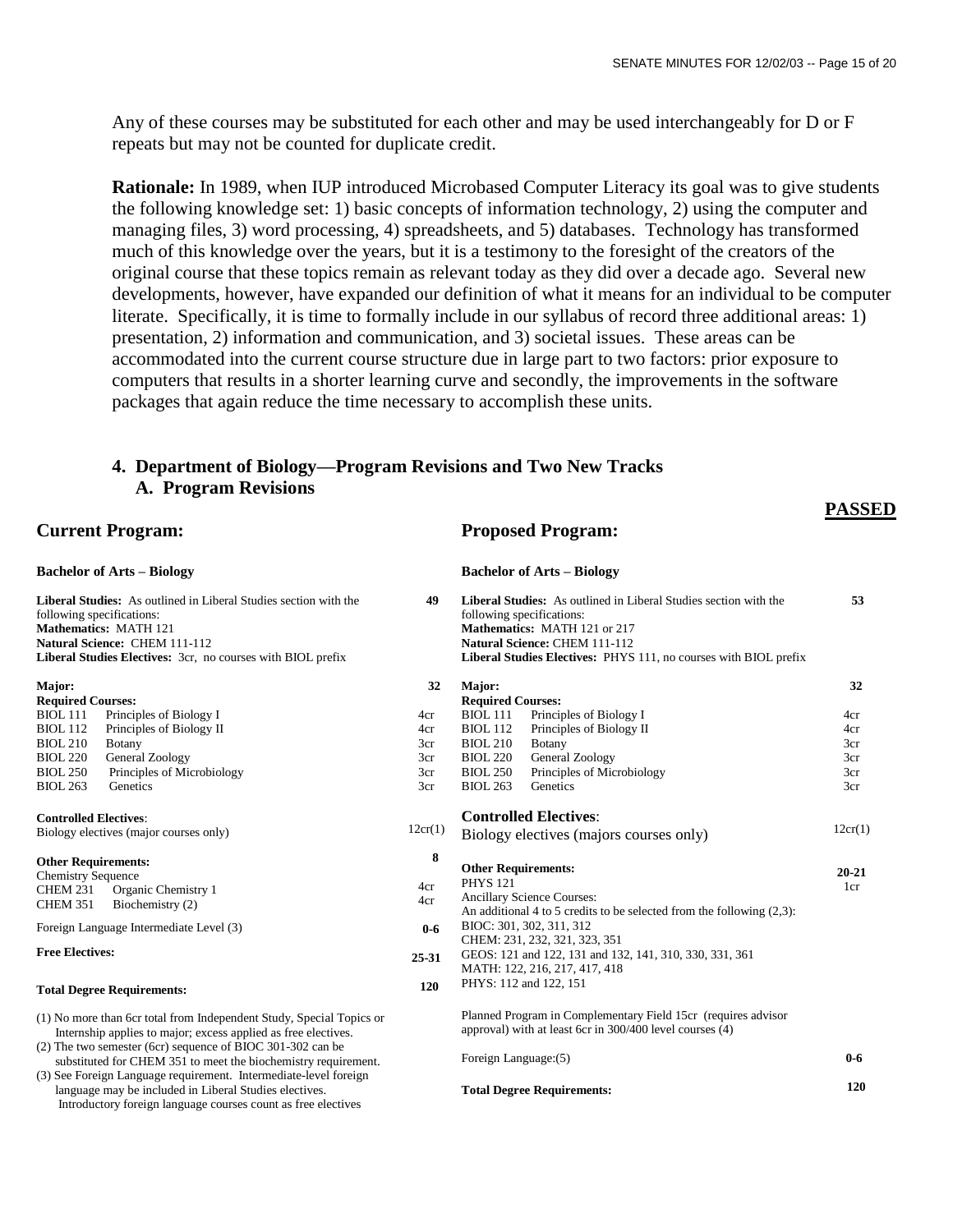- (1) No more than 6cr total from Independent Study, Special Topics or Internship applies to major; excess applied as free electives
- (2) If MATH 121 (4cr) is elected as the Liberal Studies MATH course the additional requirement is 4 hours, if MATH 217 (3cr) is elected the additional requirement is 5 hours.
- (3) Other appropriate major courses in the above departments may be substituted for one or more of those on the above list with the approval of the student's advisor.
- (4) Recommended complementary fields include: Anthropology, Art, Business, Chemistry, Communications Media, Computer Science, Criminology, Dietetics, Economics, English, Foreign Language, Geography, Geoscience, Journalism, Mathematics, Physics, Political Science, Psychology, Regional Planning, or Safety Science. Some courses in complementary field may also fulfill Liberal Studies requirements (see Liberal Studies section). However if complementary field selected is Chemistry, Geoscience, Mathematics or Physics courses used to fulfill the ancillary science requirement above may not be applied to the complementary field requirement of 15sh
- (5) Two courses beyond placement or intermediate level.

**Rationale:** Biology is a field that is rapidly developing and diversifying in part due to the advent of new technologies. It is also unique among all of the natural sciences in its heavy reliance on information from other natural science disciplines. An appropriate education in Biology (the study of life) requires not only a concentrated body of knowledge in the life sciences but also a strong grounding in other sciences. The traditional approach to meeting the need of other sciences in Biology Programs has been for the student to take a fairly static selection of courses from Mathematics, Physics, and Chemistry. This "one-size-fits-all" system no longer meets the demands of all biology majors. While many students are best served by the traditional approach others are not. Because of this the Department of Biology has decided to revise its B.A. program as well as its B.S. program to better meet the needs of all of our students.

Additional courses have been added to broaden the choices for students. Currently the B.A. does not require a course in Physics. The new program requires PHYS 111 and 121. We feel that a basic understanding of Physics is necessary for a Biology major. MATH 217 Probability and Statistics has been included as an option because Biology is, to a large degree, a probalistic science and most biological data undergoes statistical analysis of one sort or another. CHEM 231 and 351 have been removed as absolute requirements, and they have been placed as electives with a number of other courses in the "Ancillary Science Courses" requirement for the revised program. There has also been the inclusion of a large number of ancillary courses**.** The Department of Biology recognizes the fact that Biological Sciences is a diverse field and that a one-size fits all approach to ancillary sciences is not going to serve the needs of a diverse group of majors. Inclusion of the Complementary Fields has expanded the possibilities to pick up a minor, or two, or a second major.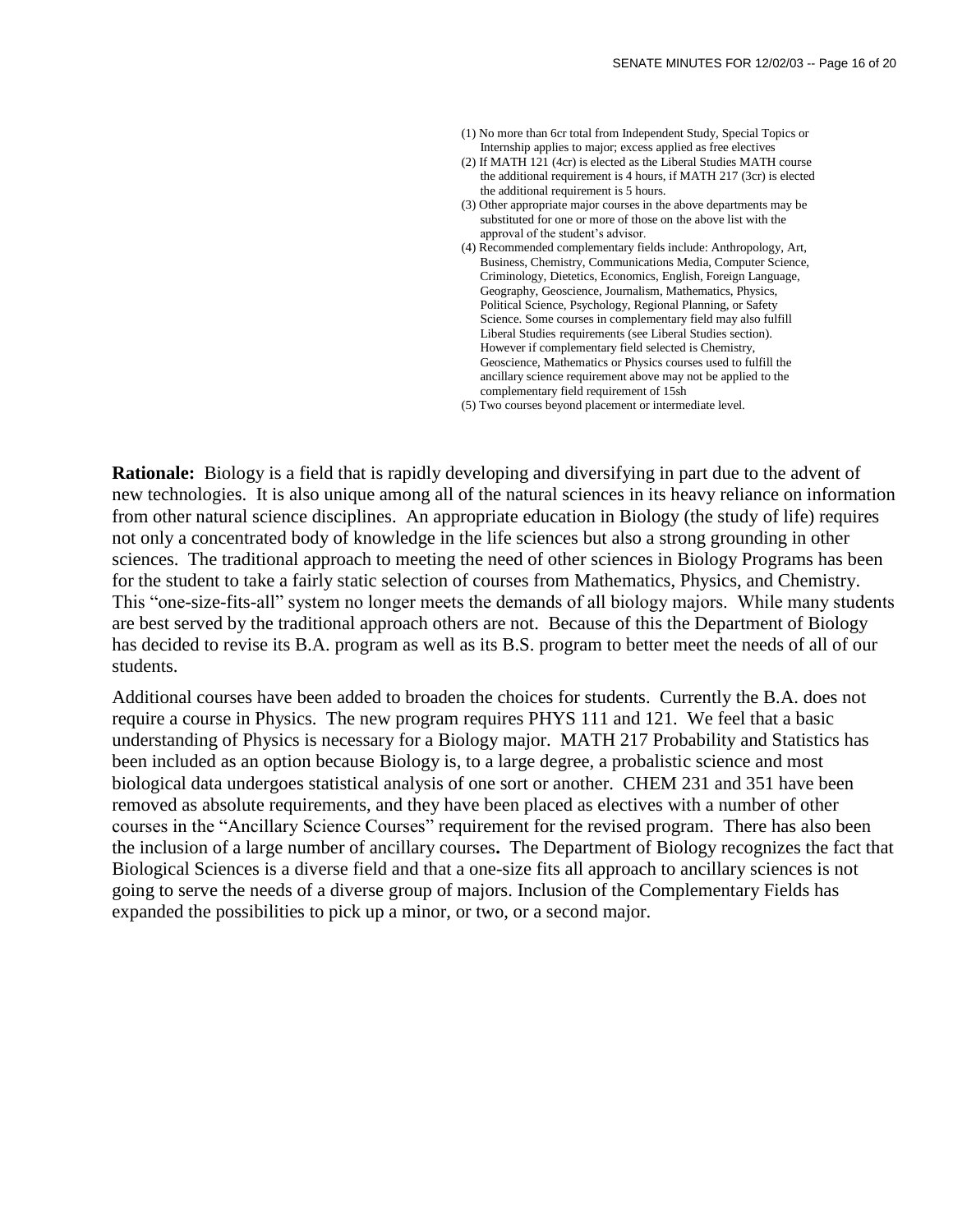## **Current Program:**

#### **Bachelor of Science – Biology**

**Liberal Studies:** As outlined in Liberal Studies section with the following specifications: **Mathematics:** MATH 121 **Natural Science:** CHEM 111-112 **Liberal Studies Electives:** PHYS 111 and either MATH 122 or 216, no courses with BIOL prefix

#### **Major:**

| <b>Required Courses:</b> |                            |  |
|--------------------------|----------------------------|--|
| <b>BIOL</b> 111          | Principles of Biology I    |  |
| <b>BIOL</b> 112          | Principles of Biology II   |  |
| <b>BIOL 210</b>          | Botany                     |  |
| <b>BIOL 220</b>          | General Zoology            |  |
| <b>BIOL 250</b>          | Principles of Microbiology |  |
| <b>BIOL 263</b>          | Genetics                   |  |

#### **Controlled Electives**:

| Biology electives (major courses only) |  |
|----------------------------------------|--|
|                                        |  |

| <b>Other Requirements:</b> |  |  |  |
|----------------------------|--|--|--|
|----------------------------|--|--|--|

| <b>Chemistry Sequence</b>               |  |  |  |
|-----------------------------------------|--|--|--|
| CHEM 231 Organic Chemistry I            |  |  |  |
| CHEM 232 Organic Chemistry II (2)       |  |  |  |
| CHEM 351 Biochemistry (3)               |  |  |  |
| Physics Sequence:                       |  |  |  |
| PHYS 121 Physics I Lab                  |  |  |  |
| PHYS 112 Physics II                     |  |  |  |
| PHYS 122 Physics II Lab                 |  |  |  |
| Foreign Language Intermediate Level (4) |  |  |  |

#### **Free Electives:**

#### **Total Degree Requirements:**

(1) No more than 6cr total from Independent Study, Special Topics or Internship applies to major; excess applied as free electives.

- (2) Students may substitute a third math course (MATH 122 or 216) for CHEM 232
- (3) The two semester (6cr) sequence of BIOC 301-302 can be substituted for CHEM 351 to meet the biochemistry requirement.

(4) See Foreign Language requirement. Intermediate-level foreign language may be included in Liberal Studies electives. Introductory foreign language courses count as free electives

### **Proposed Program:**

#### **Bachelor of Science – Biology**

| 53      | Liberal Studies: As outlined in Liberal Studies section with the<br>following specifications:<br>Mathematics: MATH 121 or 217<br><b>Natural Science: CHEM 111-112</b><br>Liberal Studies Electives: PHYS 111, no courses with BIOL prefix | 48      |
|---------|-------------------------------------------------------------------------------------------------------------------------------------------------------------------------------------------------------------------------------------------|---------|
| 38      | Major:<br><b>Required Courses:</b>                                                                                                                                                                                                        | 32      |
|         | <b>BIOL</b> 111<br>Principles of Biology I                                                                                                                                                                                                | 4cr     |
| 4cr     | <b>BIOL 112</b><br>Principles of Biology II                                                                                                                                                                                               | 4cr     |
| 4cr     | <b>BIOL 210</b><br><b>B</b> otany                                                                                                                                                                                                         | 3cr     |
| 3cr     | <b>BIOL 220</b><br>General Zoology                                                                                                                                                                                                        | 3cr     |
| 3cr     | <b>BIOL 250</b><br>Principles of Microbiology                                                                                                                                                                                             | 3cr     |
| 3cr     | <b>BIOL 263</b><br>Genetics                                                                                                                                                                                                               | 3cr     |
| 3cr     |                                                                                                                                                                                                                                           |         |
|         | <b>Controlled Electives:</b>                                                                                                                                                                                                              |         |
|         |                                                                                                                                                                                                                                           | 18cr(1) |
| 18cr(1) | Biology electives (majors courses only)                                                                                                                                                                                                   |         |
|         |                                                                                                                                                                                                                                           | $21 -$  |
| 17      | <b>Other Requirements:</b>                                                                                                                                                                                                                | 22(2)   |
|         | <b>PHYS 121</b>                                                                                                                                                                                                                           | 1cr     |
| 4cr     | Ancillary Science Courses:                                                                                                                                                                                                                |         |
| 4cr     | An additional 20 to 21 credits to be selected from the following $(3,4)$ :                                                                                                                                                                |         |
| 4cr     | BIOC: 301, 302, 311, 312                                                                                                                                                                                                                  |         |
|         | CHEM: 231, 232, 321, 323, 351                                                                                                                                                                                                             |         |
| 1cr     | GEOS: 121 and 122, 131 and 132, 141, 310, 330, 331, 361                                                                                                                                                                                   |         |
| 3cr     | MATH: 122, 216, 217, 417, 418                                                                                                                                                                                                             |         |
| 1cr     | PHYS: 112 and 122, 151                                                                                                                                                                                                                    |         |
| $0-6$   | Foreign Language: (5)                                                                                                                                                                                                                     | $0 - 6$ |
|         | <b>Free Electives:</b>                                                                                                                                                                                                                    | 12-19   |
| $6-12$  |                                                                                                                                                                                                                                           |         |
|         | <b>Total Degree Requirements:</b>                                                                                                                                                                                                         | 120     |
| 120     |                                                                                                                                                                                                                                           |         |
|         | (1) No more than 6cr total from Independent Study, Special Topics or                                                                                                                                                                      |         |
|         | Internship applies to major; excess applied as free electives                                                                                                                                                                             |         |
|         | (2) Twenty-one hours if the student elects MATH 121 in Liberal                                                                                                                                                                            |         |
|         | Studies or 22 hours if the student elects to take MATH 217)                                                                                                                                                                               |         |
|         | (3) If MATH 121 (4cr) is elected as the Liberal Studies MATH                                                                                                                                                                              |         |
|         | course the additional requirement is 20 hours, if MATH 217 (3cr)                                                                                                                                                                          |         |
|         | is elected the additional requirement is 21 hours.                                                                                                                                                                                        |         |
|         | (4) Other appropriate major courses in the above departments may be                                                                                                                                                                       |         |
|         | substituted for one or more of those on the above list with the                                                                                                                                                                           |         |
|         | approval of the student's advisor.                                                                                                                                                                                                        |         |
|         | $(5)$ Two courses beyond placement or intermediate level $\Box$ In lieu of                                                                                                                                                                |         |

acement or intermediate level. In lieu of a foreign language students in programs or tracks other than the Pre-Medical Track and the Pre-Veterinary Track may elect to take a sequence of courses in either Computer Science exclusive of COSC 101 (COSC 110 and 210 recommended) or Regional Planning (from the following: RGPL 213, 314, 316, 415).

**Rationale:** The current program revision primarily involves changes in the nature of the "Ancillary" Science Courses" that our majors are required to take. The Biological Sciences rely heavily on the findings of other natural science disciplines such as Chemistry, Biochemistry, Geoscience, Mathematics and Physics, far more so than any of the other natural sciences. We currently require our majors to take 36cr in ancillary science and mathematics courses. We propose allowing our majors more freedom in the ancillary courses from which they may choose. Physics II Lecture and Laboratory have been removed as requirements. We recognize that a basic understanding of Physics is necessary for a Biology major, but do not feel that a two semester course is necessary for all Biology majors. Those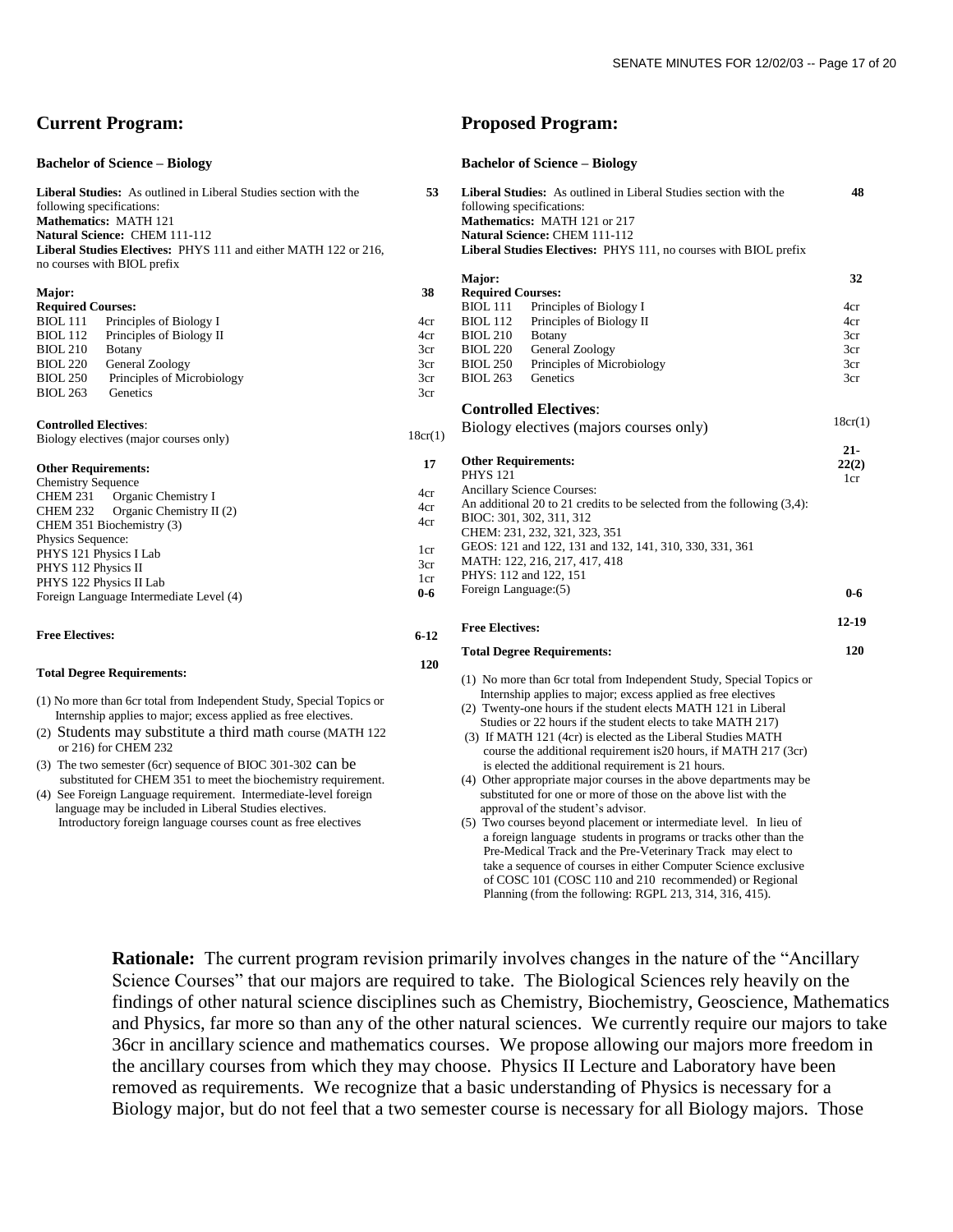tracks where PHYS 112 and 122 are still necessary requirements (e.g., Pre-Met and Pre-Veterinary) will retain them as requirements. In the revision, the students are required to take only one MATH course and have the option of taking either MATH 121 or MATH 217 Probability and Statistics. With the addition of the "Ancillary Science Courses" the student would then have the option of continuing with additional mathematics courses. Indeed, with the proper selection of "Ancillary Science Courses" a Biology major could minor in Applied Statistics. CHEM 231 and 351 have been removed as absolute requirements for the revised B.S. in Biology, but have not been completely removed from the program. Rather they have been placed as electives with a number of other courses in the "Ancillary Science Courses" requirement for the revised program. A large number of ancillary courses have been added. Again this recognizes the fact that Biological Sciences is a diverse field and that a "one-size fits all" approach to ancillary sciences is not going to serve the needs of a diverse group of majors. We have decided to pursue this option to allow our students to gain necessary skills in areas other than a foreign language. While many of our students will benefit most from taking a foreign language others would be better served by increasing their skills in computer programming. Many areas of biology now use computer models and simulations to address biological problems. As a result for some of our students a sequence of courses in computer science would be more appropriate than a foreign language. The other area that is beginning to have a major impact on biological studies at the population level and higher is remote sensing and the utilization of Geographic Information Systems (GIS). We fell that a number of our students would be better served by being able to take a sequence of courses in GIS and remote sensing than by taking a foreign language.

# **B. New Tracks**

# **Bachelor of Science—Biology/Pre Veterinary Track**

| <b>Liberal Studies Courses:</b> As outlined in the Liberal Studies section | 48 |
|----------------------------------------------------------------------------|----|
| with the following specifications:                                         |    |
| <b>Mathematics: MATH 121</b>                                               |    |
| <b>Natural Science: CHEM 111-112</b>                                       |    |
| <b>Liberal Studies Electives: PSYC 101, no courses with BIOL prefix</b>    |    |

| Major:                       |                                             |     |
|------------------------------|---------------------------------------------|-----|
| <b>Required Courses:</b>     |                                             | 38  |
| <b>Biology Core Courses:</b> |                                             |     |
| <b>BIOL</b> 111              | Principles of Biology I                     | 4cr |
| <b>BIOL</b> 112              | Principles of Biology II                    | 4cr |
| <b>BIOL 210</b>              | <b>Botany</b>                               | 3cr |
| <b>BIOL 220</b>              | General Zoology                             | 3cr |
| <b>BIOL 250</b>              | Principles of Microbiology                  | 3cr |
| <b>BIOL 263</b>              | Genetics                                    | 3cr |
|                              | <b>Additional Required Biology Courses:</b> |     |
| <b>BIOL 242</b>              | <b>Comparative Vertebrate Anatomy</b>       | 3cr |
| <b>BIOL 331</b>              | <b>Animal Developmental Biology</b>         | 3cr |
| <b>BIOL 352</b>              | <b>Comparative Animal Physiology</b>        | 3cr |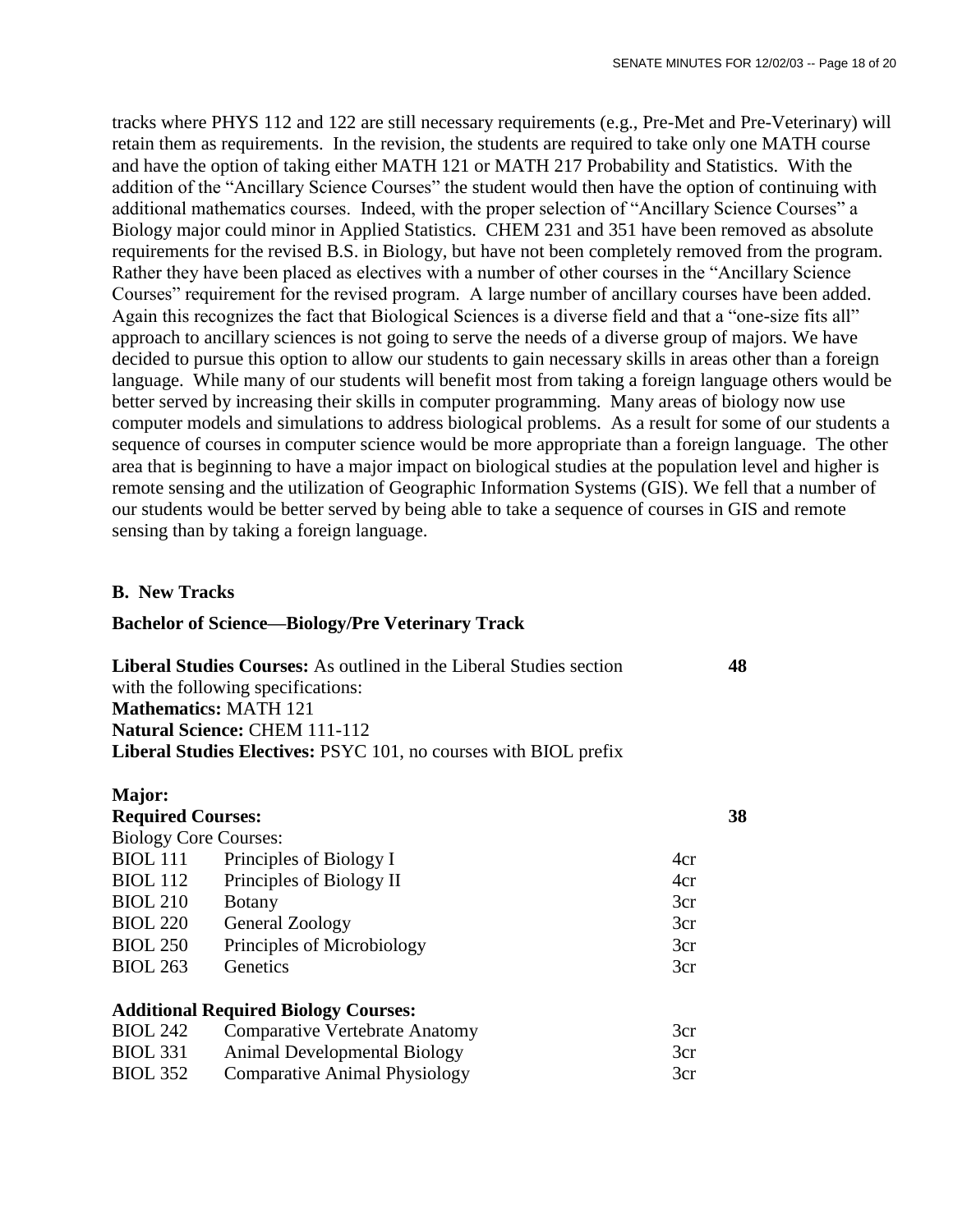|                                   | <b>Controlled Biology Electives : (1)</b>                                 |                 |          |
|-----------------------------------|---------------------------------------------------------------------------|-----------------|----------|
|                                   | BIOL 151, 269, 271, 363, 364, 401, 405, 453, 466, 476, 477, 481, 482, 493 |                 |          |
|                                   | <b>Ancillary Science Requirements:</b>                                    |                 | 20       |
| <b>Chemistry Sequence:</b>        |                                                                           |                 |          |
| CHEM 231                          | <b>Organic Chemistry I</b>                                                | 4cr             |          |
|                                   | CHEM 232 Organic Chemistry II                                             | 4cr             |          |
| CHEM351                           | Biochemistry                                                              | 4cr             |          |
| <b>Physics Sequence:</b>          |                                                                           |                 |          |
| <b>PHYS 111</b>                   | Physics I Lecture                                                         | 3cr             |          |
| <b>PHYS 121</b>                   | Physics I Laboratory                                                      | 1 <sub>cr</sub> |          |
| <b>PHYS 112</b>                   | Physics II Lecture                                                        | 3cr             |          |
| <b>PHYS 122</b>                   | Physics II Laboratory                                                     | 1cr             |          |
| <b>Mathematics:</b>               |                                                                           |                 |          |
| <b>MATH 216</b>                   | <b>Probability and Statistics</b>                                         | 4cr             |          |
|                                   | Foreign Language Intermediate Level                                       |                 | $0 - 6$  |
| <b>Free Electives:</b>            |                                                                           |                 | $4 - 10$ |
| <b>Total Degree Requirements:</b> |                                                                           | 120             |          |

(1) No more than 6cr total from Independent Study, Special Topics and Internship applies to major, excess applied as free electives.

**Rationale:** The proposed Pre-Veterinary Track will provide students with a formal well-defined curriculum that will give the students the courses required for admission to Colleges of Veterinary Medicine in the United States and Canada. The proposed track is also designed to give students the ability to choose elective courses that may be required by different veterinary colleges.

# **Bachelor of Science—Biology/Pre Medical Track**

| <b>Liberal Studies Courses:</b> As outlined in the Liberal Studies section<br>with the following specifications: |                                                                    |     | 48 |  |
|------------------------------------------------------------------------------------------------------------------|--------------------------------------------------------------------|-----|----|--|
|                                                                                                                  | <b>Mathematics: MATH 121</b>                                       |     |    |  |
|                                                                                                                  | <b>Natural Science: CHEM 111-112</b>                               |     |    |  |
|                                                                                                                  | <b>Liberal Studies Electives:</b> 3cr, no courses with BIOL prefix |     |    |  |
| <b>Major:</b><br><b>Required Courses:</b>                                                                        |                                                                    |     | 38 |  |
| <b>Biology Core Courses:</b>                                                                                     |                                                                    |     |    |  |
| <b>BIOL</b> 111                                                                                                  | Principles of Biology I                                            | 4cr |    |  |
| <b>BIOL</b> 112                                                                                                  | Principles of Biology II                                           | 4cr |    |  |
| <b>BIOL 210</b>                                                                                                  | Botany                                                             | 3cr |    |  |